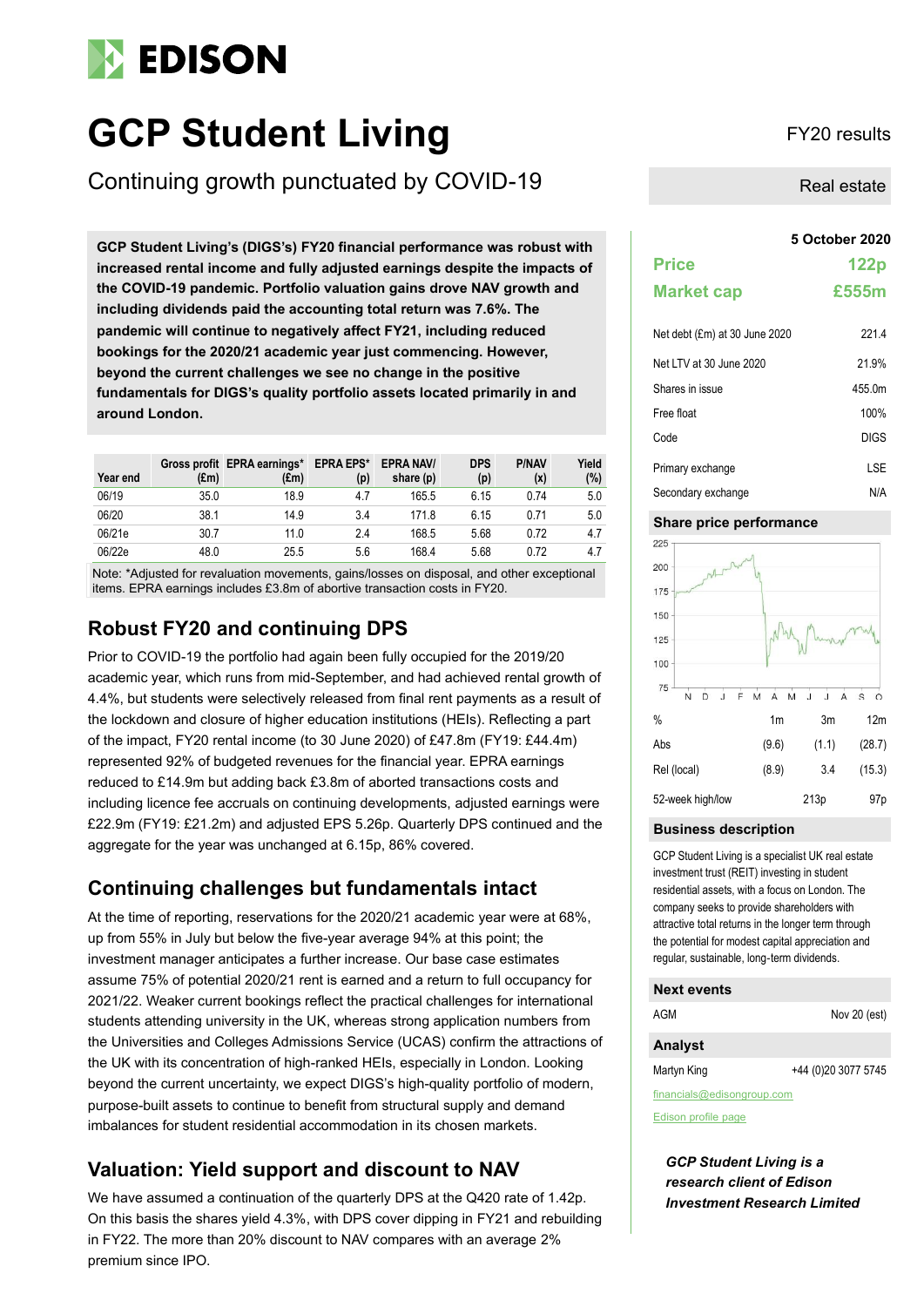

# **Investment summary**

## **Well positioned in strong markets**

DIGS provides investors with exposure to a well-located, modern and high-quality portfolio of private student accommodation assets, with a focus on assets in and around London and other similar markets that the investment manager expects to benefit from strong supply and demand imbalances beyond the current pandemic. The UK, and London in particular, has some of the highest-ranking universities in the world and is well placed to continue to attract both domestic and international students. In the period since IPO this has resulted in full occupancy, above inflation rental growth and capital growth. DIGS's portfolio was again fully occupied with above-inflation rental growth (4.4%) for the 2019/20 academic year, until the onset of the COVID-19 pandemic in March 2020. Beyond the current pandemic challenges, the company's existing assets, low leverage and strong cash reserves position it well for a resumption of growth.

## **COVID-19 update**

DIGS responded to the pandemic lockdown and closure of HEIs by allowing direct-let students (79% of budgeted income) to forgo rent related to the final 2019/20 academic year rent instalment (20% of the annual total) if rooms were vacated (or a reduced rate if retained for storage). This resulted in direct let rents collected being 84% of the previously budgeted total. For the 2020/21 academic year, the majority of HEIs to which DIGS is exposed have plans for on-campus learning and are looking to welcome as many students as possible with a hybrid approach to teaching. With most beds (c 80%) configured as self-contained studios and all within 10 minutes' walk of an HEI or major transport link, the portfolio is well-suited to the current situation. Student applications, especially international students, have continued to grow, but lockdown and travel restrictions have affected room bookings. At the time of reporting, 68% of rooms across the portfolio of student accommodation had been booked, compared with an average level of c 94% at the same date over the past five years. The investment manager expects the booking rate to increase, with a longer than normal booking cycle and positive impact in January as further postgraduate courses, with start states delayed by some higher education institutions, are scheduled to begin.

# **Financials**

The shortfall in budgeted income for the 2019/20 academic year, which runs from mid-September, will also have a negative impact on Q121. Despite a positive first-time impact from the completion of Scape Brighton, the current level of bookings for the 2020/21 academic year will also weigh on the current FY21 financial year. Our forecasts assume that 75% of the 2020/21 direct let rent roll potential is earned as income, but we also provide a sensitivity analysis to alternative outcomes. Our base case also assumes a recovery of end-FY20 rent arrears in respect of nominations agreements and long-term leases without concessions or impairment. For the 2021/22 academic year we assume a 3% increase in rents with rent roll fully earned. This benefits FY22 strongly but will not be fully felt until FY23. We assume no overall change in like-for-like portfolio valuations, although the completion of Scape Brighton should have a positive impact. Nor do we assume any positive impact from acquisitions despite loan to value of c 22% at end-FY20 being well below the 30% medium-term target.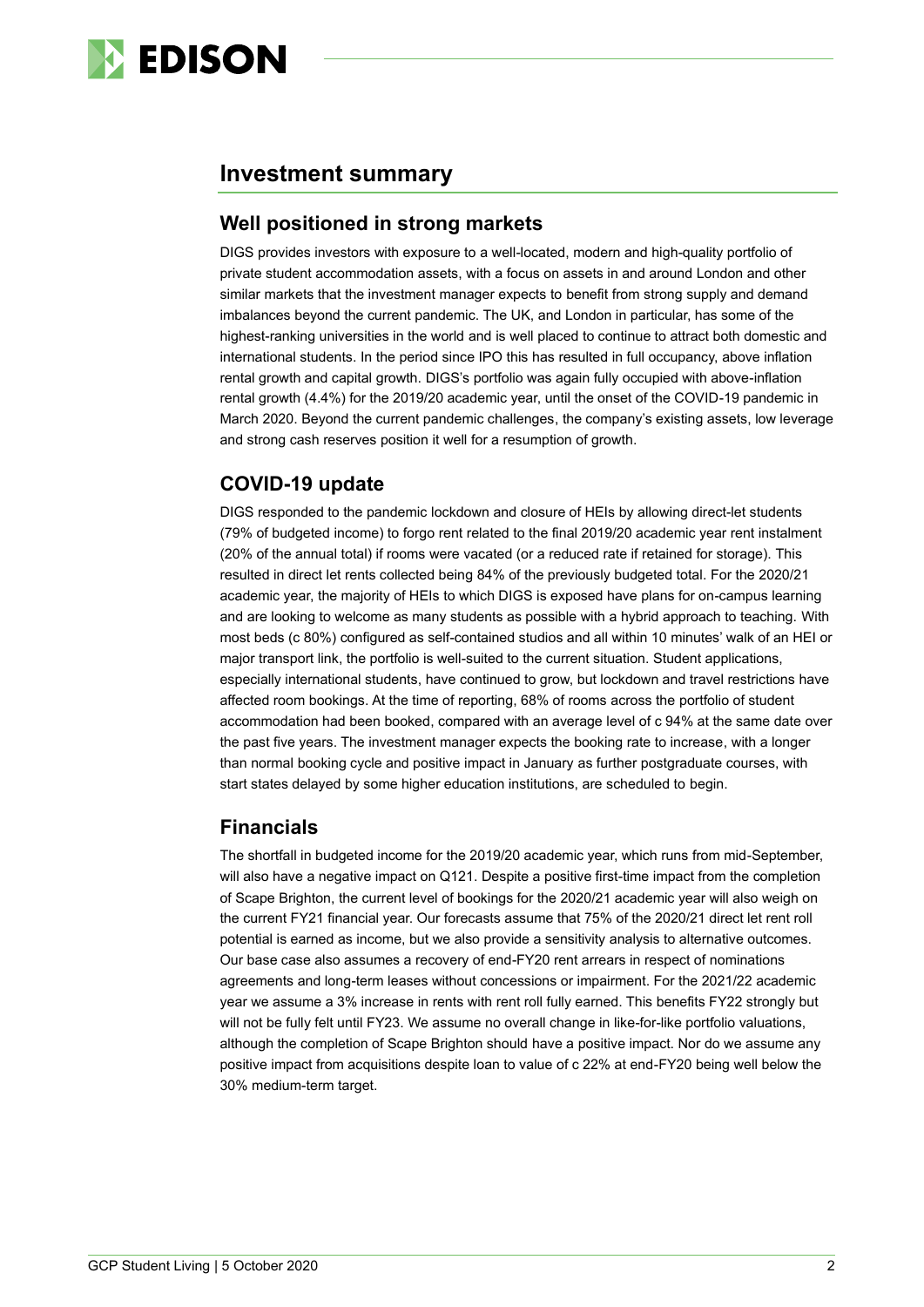

# **London-focused student accommodation**

GCP Student Living (DIGS) is a UK real estate investment trust (REIT), externally managed by Gravis (see below), that invests in UK student residential property. The company is differentiated from listed peers by a focus on investment in properties that are located primarily in or around London. The investment manager believes that London and a small number of similar markets, will continue to benefit from structural supply and demand imbalances for student residential accommodation and will remain attractive to international students as a place of study.

The company has a premium listing on the official list of the FCA and its shares trade on the Premium segment of the London Stock Exchange (LSE) and are a constituent of the FTSE 250 Index. The company's investment objective is to provide shareholders with attractive total returns in the longer term through the potential for modest capital appreciation and regular sustainable dividends with RPI-inflation linked characteristics. Although a small minority of DIGS's rental income is contractually inflation linked, until the impact of COVID-19 like-for-like rental growth had increased in real inflation-adjusted terms for several years (with an average annualised uplift of 3.9% since IPO).

At the time of the IPO the company set a target annual shareholder total return (change in share price with dividends reinvested) of 8–10% and it had comfortably exceeded this in the period leading up to COVID-19. As a result of the pandemic, the total shareholder return in FY20 was a negative 20.6%, having been a positive 24.3% in the first half of the year, taking the annualised total shareholder return since IPO to 7.4%. This is still more than double the return on both the FTSE All-Share Index and the FTSE EPRA NARIET Index over the same period, even if slightly below the target set at IPO. NAV total return (the change in net assets plus dividends paid) continued to be positive in FY20 at 7.6% and the annual average compound return since IPO is 10.6% (or 12.9% assuming dividends are reinvested at the date declared as per company data).



Source: GCP Student Living data Source: GCP Student Living data. Note: \*Dividends added back but not reinvested.

> DIGS has a fully independent board that is responsible for the effective stewardship of the company's affairs, including corporate strategy, corporate governance, risk assessment and overall investment policy. The chairman since IPO, Robert Peto has announced that he will retire from the board at the next AGM, to be held in late 2020. His replacement as chairman will be David Hunter who joined the board in May 2019. The other three independent non-executive directors and their dates of appointment are Malcolm Naish (2013 IPO), Marlene Wood (March 2015), and Gillian Day (February 2018). Collectively the board brings a depth of experience in finance and investment markets, real estate and corporate stewardship. Full biographies may be found at [www.graviscapital.com/funds/gcp-student/company-info#the-team.](http://www.graviscapital.com/funds/gcp-student/company-info#the-team) The board of DIGS has appointed Gravis to provide day-to-day investment management services, and Scape Student Living as the primary property manager.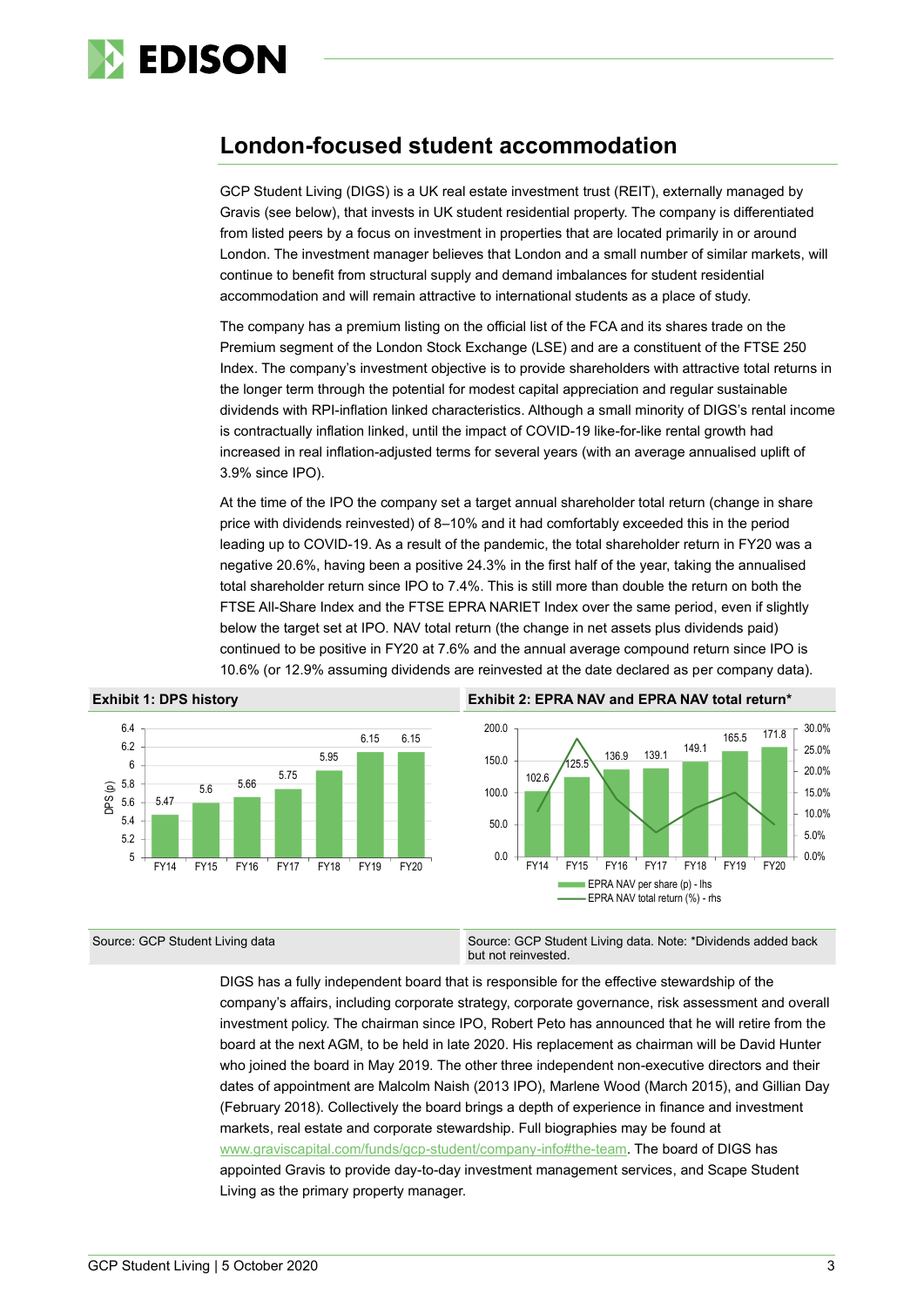

#### **The investment and asset managers**

Gravis is alternative investment manager, established in 2008, and privately owned by its directors and founding members. It manages c £3.2bn in assets including two other listed, closed-end vehicles: GCP Infra (market cap c £1bn), invested in long-term UK infrastructure projects; and GCP Asset Backed Income Fund (market cap c £400m), investing in asset-backed lending.

Nick Barker has day-to-day responsibility for the provision of investment advice to DIGS. Nick Barker is a chartered surveyor who joined Gravis in 2015 after eight years with Schroder Real Estate Management, where he was head of alternatives for the real estate business and a member of the fund management team.

Scape Student Living, a global developer, manager, and operator of purpose-built student accommodation (PBSA), provides property management services to DIGS in respect of all of the operational assets other than Water Lane Apartments in Bristol.

### **Revised fee arrangement**

Revised investment and property management arrangements were recently announced, taking effect from the beginning of FY21. Since IPO, the investment management fee paid to Gravis has been set at 1.0% of net assets and from this entitlement, Scape has received c 0.25% of NAV pa. While Scape manages the facilities for which it is responsible, the actual asset management costs (such as on-site staff, utilities, etc) are paid directly by DIGS, a structure that is both operationally and tax-efficient, avoiding additional non-deductible VAT expenses that may otherwise arise.

Under the new arrangements DIGS will pay a reduced investment management fee to Gravis but will become directly responsible for payment of property management fees to Scape. The board believes that the revised management arrangements will provide DIGS with a competitive investment management fee basis and more closely align property management fees to relevant operational metrics in a manner that is more akin to the market standard seen in the UK sector.

The modified investment management fee introduces a sliding scale that allows shareholders to benefit more fully from the growth in net assets:

| <b>Exhibit 3: Revised investment management fees as % NAV</b> |         |                                                                                                   |  |  |  |  |  |  |  |  |
|---------------------------------------------------------------|---------|---------------------------------------------------------------------------------------------------|--|--|--|--|--|--|--|--|
| <b>NAV</b>                                                    |         | Revised investment management fee Previous combined investment manager and<br>property manage fee |  |  |  |  |  |  |  |  |
| Up to £950m                                                   | 0.7500% | $1.00\%$                                                                                          |  |  |  |  |  |  |  |  |
| Above £950m and up to £1.5bn                                  | 0.6375% | 1.00%                                                                                             |  |  |  |  |  |  |  |  |
| Above £1.5bn                                                  | 0.5625% | 1.00%                                                                                             |  |  |  |  |  |  |  |  |
| Source: GCP Student Living                                    |         |                                                                                                   |  |  |  |  |  |  |  |  |

Source: GCP Student Living

The revised property management fee, to be paid directly by DIGS quarterly in arrears, comprises:

- ◼ 4% of the total PBSA income and 1.25% of the PBSA net operating income attributable to the assets managed by Scape.
- 2% of income in respect of the group's non-PBSA commercial space.

The property management fees related to PBSA are subject to a minimum level based on 80% of the relevant budgeted annual property management fees where group occupancy is materially adversely affected by a pandemic or epidemic, including COVID-19. Certain costs that are currently incurred by DIGS, amounting to c £0.8m in FY20, will be assumed by Scape.

DIGS says that by way of illustration, had the revised arrangements been in place during FY20 it would have benefited from approximately £0.6m of cost savings compared with those reported.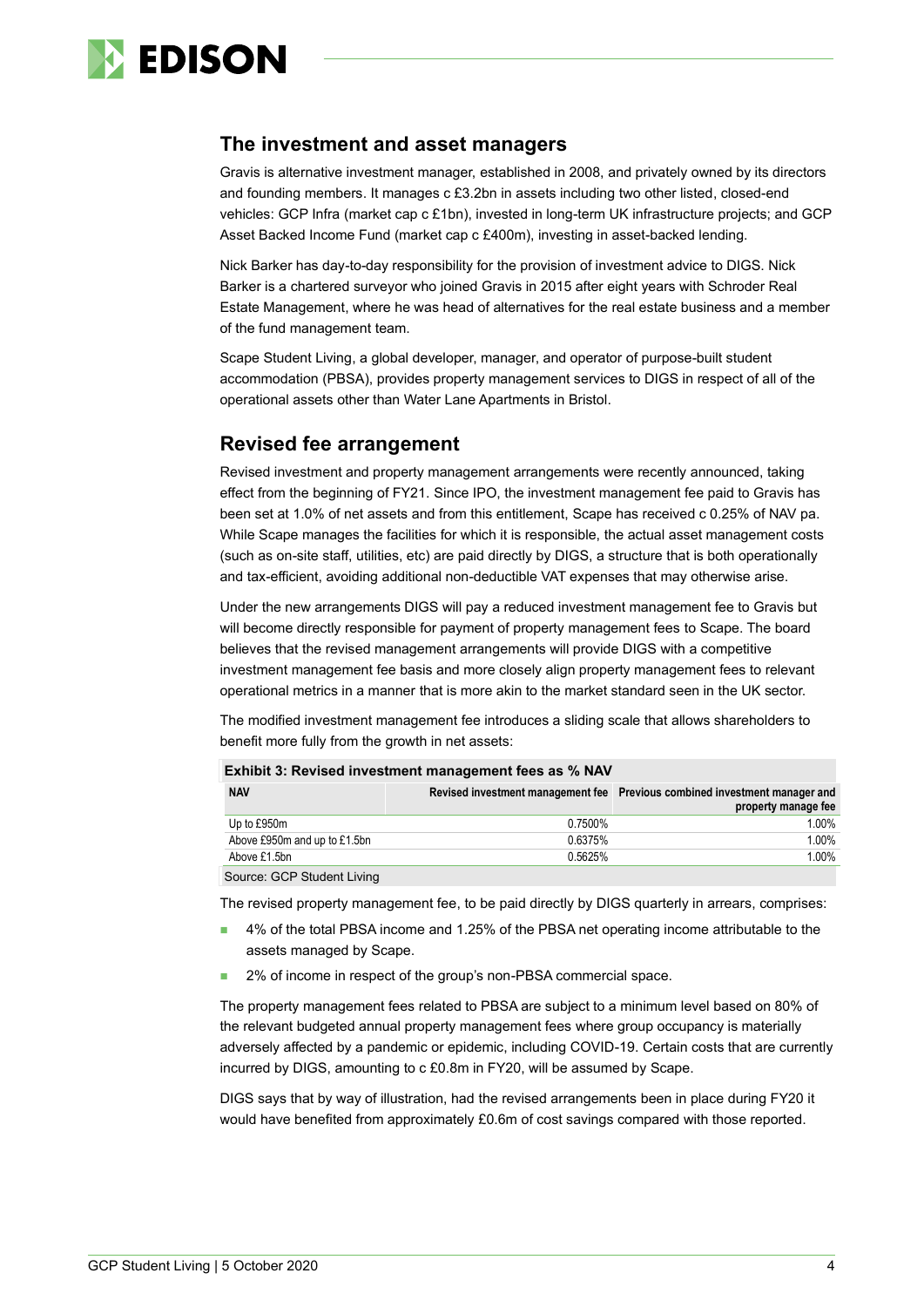

# **Modern, high-quality, London-focused portfolio**

As at 30 June 2020 (end-FY20), the portfolio comprised the 10 modern, high-quality operational assets and one development asset (Scape Brighton), providing a total of 4,116 beds, fully occupied by students from 82 different HEIs at the start of the 2019/20 academic year. In aggregate, the number of assets was unchanged on FY19, although the student accommodation at Circus Street, Brighton, was completed on time and became operational under a 21-year lease with annual uplifts, to a subsidiary of Kaplan Inc, a global education provider. In the current financial year, Scape Brighton is expected to be fully operational during September and October 2020, having been affected by minor construction delays as a result of the pandemic.

The aggregate portfolio valuation at end-FY20 of just more than £1bn reflected an average net initial yield of 4.44% (FY19: 4.54%). During FY20 the portfolio experienced a 3.2% like-for-like valuation uplift (ie excluding ongoing development investment) driven primarily by modest yield contraction, with valuation gains focused on the London assets, Scape Mile End, Scape Wembley and Scape Bloomsbury.

The primary focus of the portfolio is on assets in and around London (80% by value) but more generally the investment manager seeks markets with good levels of demand and high supply-side barriers. At a more local level, the assets are located close to HEIs and/or major transport hubs. This convenient local position combined with the configuration of the accommodation (c 80% of rooms being self-contained studios) should be more than usually advantageous while COVID-19 remains a concern.

| Property                     | Location        | Completion | Valuation (£m) | NIY*  | <b>Beds</b> |
|------------------------------|-----------------|------------|----------------|-------|-------------|
| Scape Mile End               | East London     | 2012       | 164.4          | 4.42% | 588         |
| Scape Wembley                | North London    | 2017       | 105.4          | 4.65% | 578         |
| Scape Brighton**             | <b>Brighton</b> | 2020       | 72.7           | N/A   | 555         |
| Scape Shoreditch             | East London     | 2015       | 210.6          | 4.29% | 541         |
| Circus Street, Brighton***   | <b>Brighton</b> | 2020       | 77.8           | 3.56% | 450         |
| Scape Bloomsbury             | Central London  | 2018       | 194.5          | 4.00% | 432         |
| Scape Greenwich              | East London     | 2014       | 59.9           | 4.62% | 280         |
| The Pad                      | Egham           | 2012/2015  | 33.7           | 5.80% | 220         |
| Podium                       | Egham           | 2017       | 31.2           | 5.65% | 178         |
| <b>Water Lane Apartments</b> | <b>Bristol</b>  | 2015       | 22.3           | 5.15% | 153         |
| Scape Guildford              | Guildford       | 2015       | 28.3           | 5.25% | 141         |
| Total                        |                 |            | 1.000.8        | 4.44% | 4.116       |

#### **Exhibit 4: Summary of portfolio**

Source: GCP Student Living. Note: \*Net initial yield. \*\*Scape Brighton is a forward funding agreement under construction at 30 June 2020 but completed in time for the 2020/21 academic year. \*\*\*The student accommodation element of Circus Street is in operation, but the office element was under construction at 30 June 2020.

Strong but selective portfolio growth since IPO has included properties acquired under an investment pipeline agreement in place with Scape Student Living, providing the company with the opportunity to acquire high-quality, purpose-built assets in good locations, while avoiding development risk and mitigating cash drag. Due to recent market uncertainty resulting from the COVID-19 pandemic, DIGS recently allowed its forward-purchase agreement in respect of Scape Canalside to lapse. The pipeline agreement with Scape has also now lapsed.

A conditional forward purchase agreement remains in place, providing the company with an opportunity to acquire a high-specification, purpose-built asset (Guildford II) in the same location as its existing Scape Guildford asset. The property has completed for the 2020/21 academic year, providing 403 beds. If acquired the property would form part of an enlarged Scape Guildford asset, providing a combined 544 beds in the same locality as the University of Surrey with potential to benefit from economies of scale. DIGS is not required to proceed with this acquisition and any decision is likely to take account of market conditions. However, with end FY20 gearing of c 22%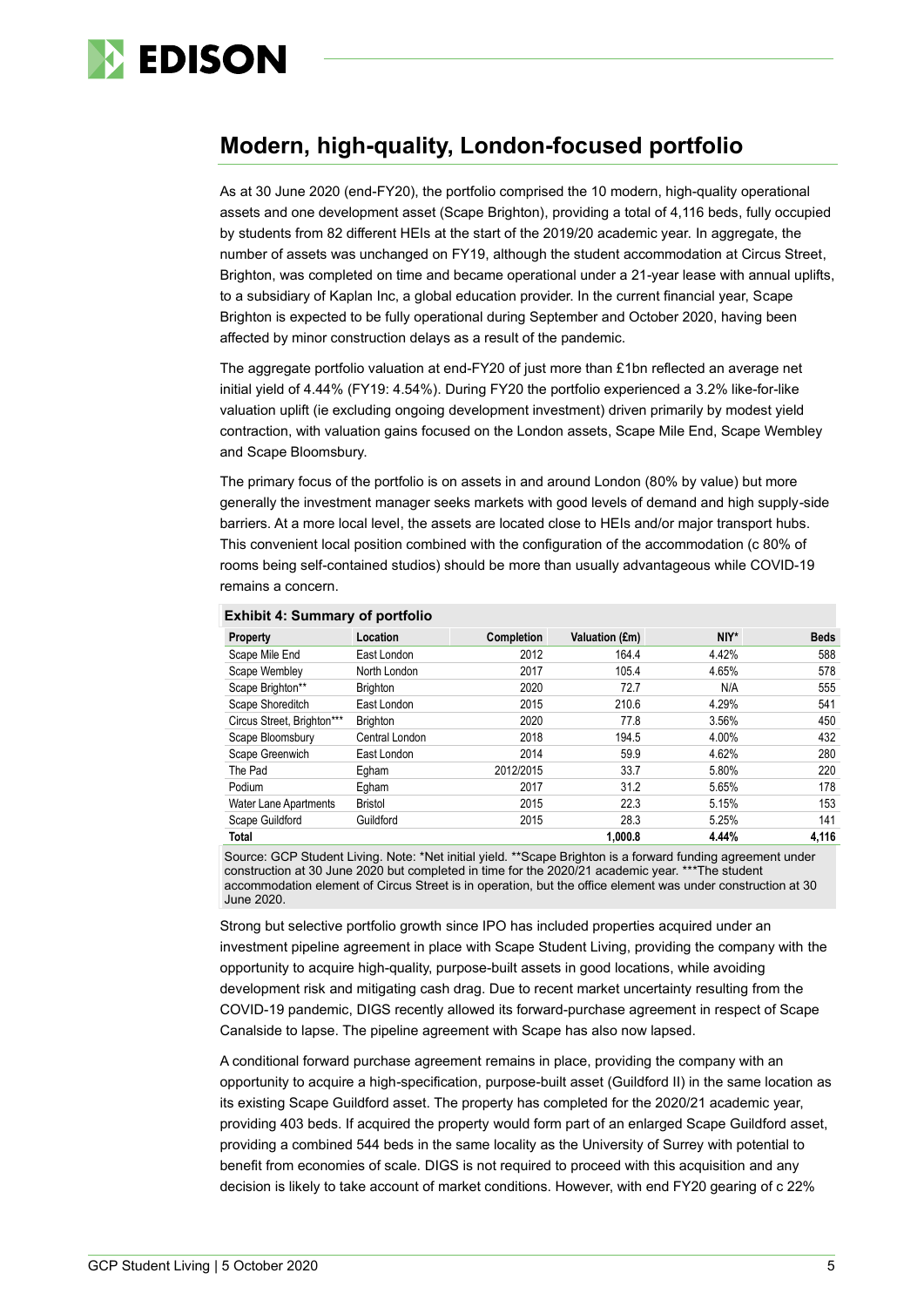

running well below the medium-term target of 30% and our assumption that market conditions are likely to revert to normal for the 21/22 academic year, we have included the acquisition of Guildford II in our forecasts. Using the valuation of Scape Guildford as a benchmark, we assume an acquisition in early FY22, for £81m (before costs of acquisition) at a net initial yield of 5.15%, generating c £4.3m of annual gross profit.

# **Positive student applications and the London difference**

### **Increased number of students planning to start university**

The number of students applying for university places continues to significantly exceed the number of places that are available by around one-third, and the pandemic has had no negative impact on the number of student applications for the 2020/21 academic year. Data from UCAS show that at the 30 June 2020 application deadline, total applications of more than 650k were up 2.3%. International (non-EU) student applications showed the strongest increase (9.6%) and UK applications also increased (1.6%), reflecting a further increase in the participation rate. EU applications were 2% lower but have previously benefited from government measures aimed at mitigating any impact from Brexit.

Amid the pandemic, what remains unclear is the number of student applicants who will actually take up their offers. Early September data from UCAS showed that undergraduates intending to start their chosen university courses were up 3.5% to more than 500k, with international students up 7.0% and UK students up 3.8%. EU students were showing a decline of 5.4%.

The continuing trends of more student applications and increasing numbers of international students are positive for DIGS, as too is the migration towards better performing universities.

# **Migration towards top-performing universities**

Since the UK government raised tuition fees to a maximum of £9,000 pa in 2012 (and subsequently increased to £9,250), which was followed by a removal of the cap on undergraduate student numbers in 2015, there is clear evidence that many students are influenced in their choice of university by its cost and the expected future benefit. This has enabled the top universities to grow in size while maintaining their academic requirements. Given its concentration of top universities (home to six of the top 40), London has benefited.





Source: GCP Student Living, UCAS, Complete University Guide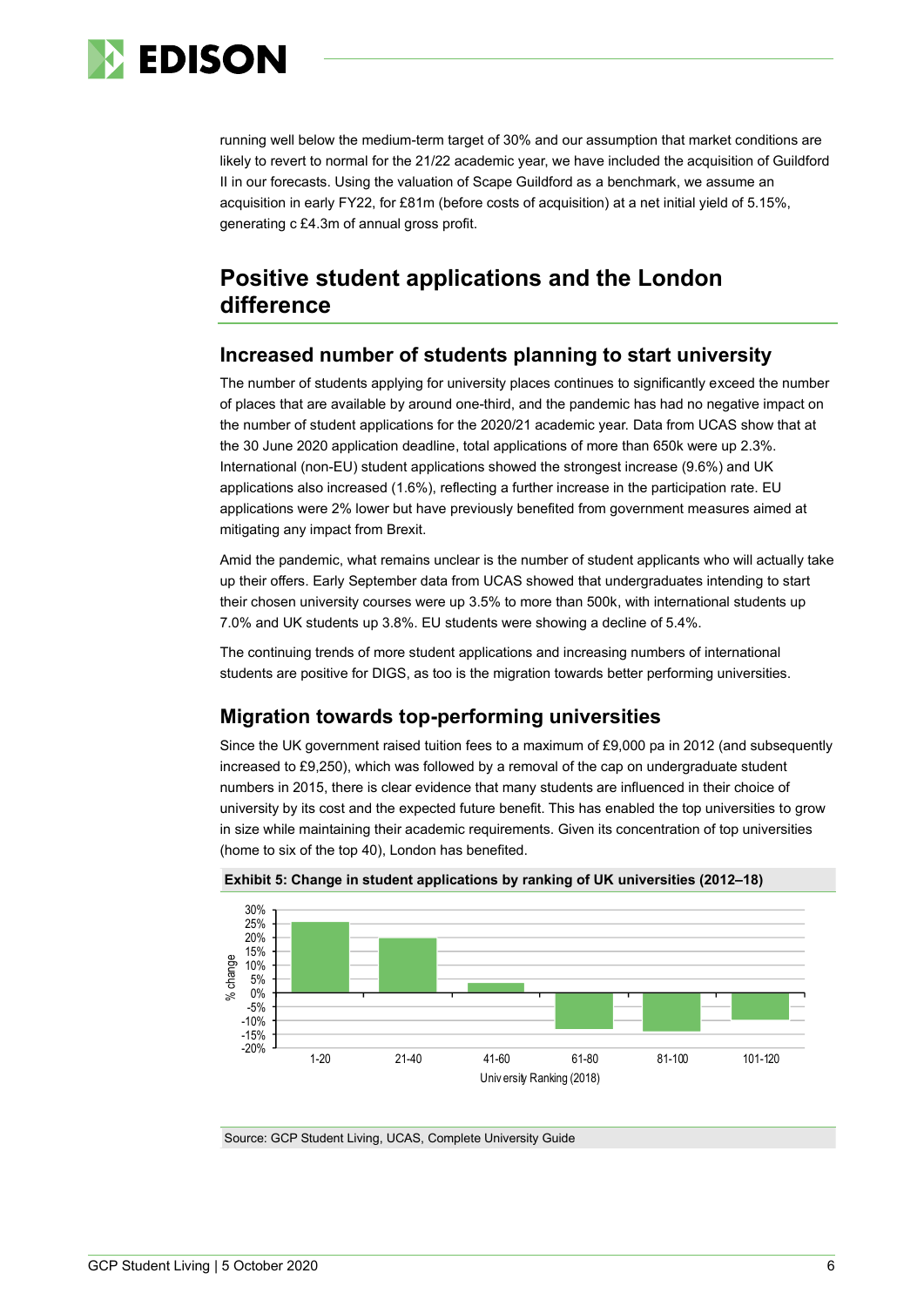

### **The London difference**

The demand for full-time higher education and the supply of purpose-built accommodation is not evenly distributed across the UK, and London, home to 23 universities, has one of the largest student populations of any city in the world. From a student demand-supply perspective, the differentiating features of the London market, where 83% of DIGS's assets are located, can be summarised as:

- London has five of the Russell Group universities in the UK and two of the top 10 universities in the world.
- As a result of the high standard of education available and the wider appeal of London as a place in which to live, a quarter of all international students studying in the UK are based there.
- London universities are only able to supply accommodation to c 30% of their first year and international students.
- New supply is constrained by planning restrictions and competing demands limit supply.
- It seems likely that the Mayor of London's 'London Plan' will negatively affect new private schemes by increasing complexity and diminishing the expected returns, adding further to supply constraints. This is likely to increase the scarcity value of DIGS's existing London assets.

Brighton shares similar market dynamics to London. It is home to the University of Sussex (a UK top 20 university) and the University of Brighton, with an aggregate c 32,000 students including c 8,000 international students. The city is also home to two of the largest English language foundation course providers in the UK.

# **Transactions activity supportive of yields**

The investment attraction of PBSA in the core markets in which DIGS is invested has been reflected in yield compression since IPO. Overall UK student accommodation investment volumes of £5.2bn in 2019 were the highest since 2015 and Gravis estimates that a further £5.1bn has been traded or put under offer in the first half of 2020. Current year activity is dominated by the £4.7bn acquisition by Blackstone of the 28,000 bed (6,800 in London) IQ Student portfolio at a yield (estimated by Gravis) of 4.2%. Notably, the transaction completed in May, during the pandemic. Such investment activity, combined with the expectations of above-average rental growth over the long term, continues to support valuation yields

# **FY20 results**

Until the COVID-19 pandemic came along, FY20 was shaping up to be another year of strong income growth, based on an increase in operational assets, fully occupied with above-inflation rent increases, and capital appreciation. At the half-year stage, rental income had been c 18% ahead year-on-year and adjusted earnings by more than 20%. Viewed against the unprecedented challenge of the pandemic, the full year outcome may justifiably be described as robust, although the pandemic effects will continue to be felt through the current year, as we discuss in the following section.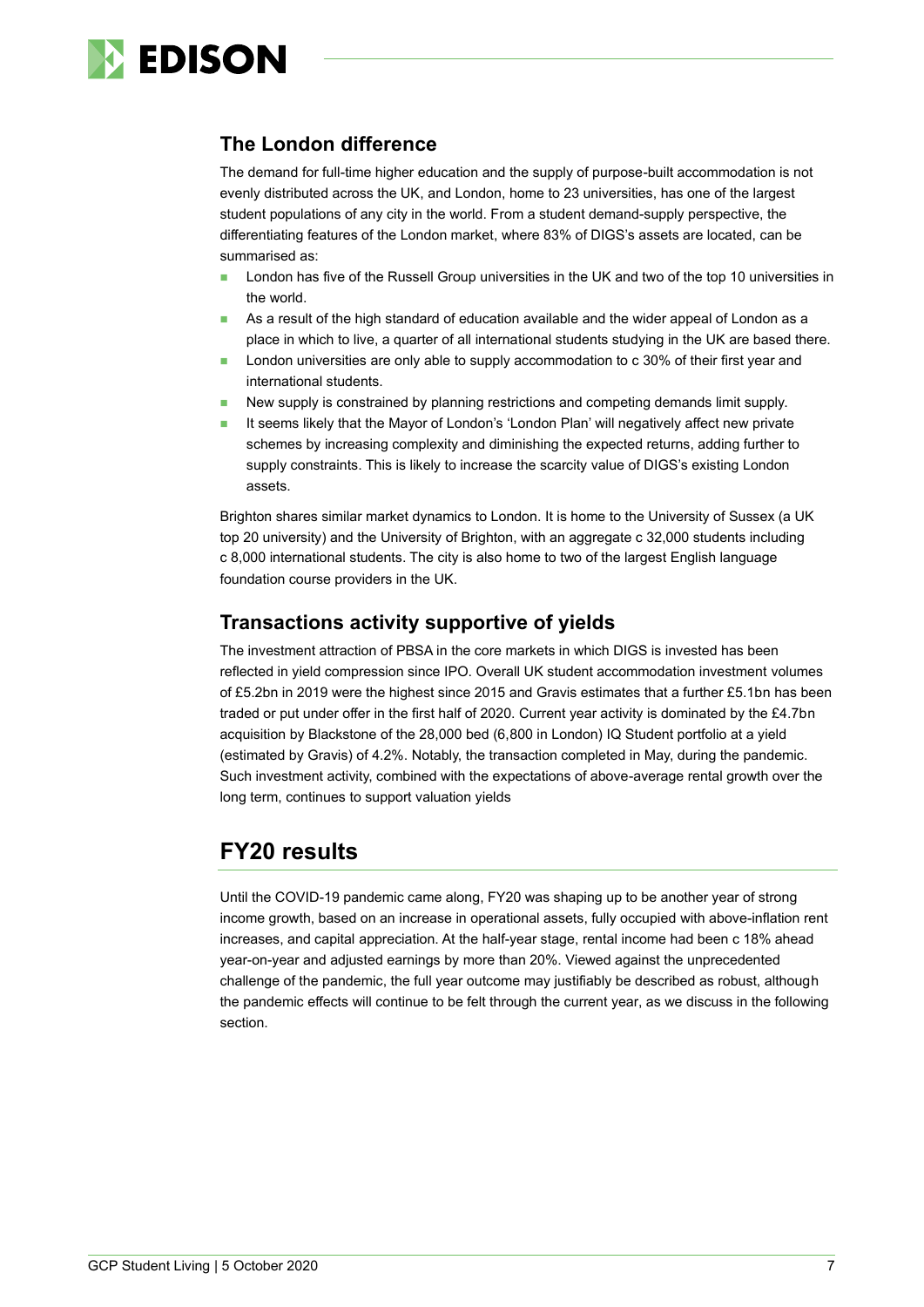

#### **Exhibit 6: Summary of FY20 financials**

| £m unless stated otherwise                             | <b>FY20</b> | <b>FY19</b> | <b>FY20/FY19</b> |
|--------------------------------------------------------|-------------|-------------|------------------|
| Rental income                                          | 47.8        | 44.4        | 7.5%             |
| Property operating expenses                            | (9.7)       | (9.4)       | 3.1%             |
| Gross profit                                           | 38.1        | 35.0        | 8.7%             |
| Gross margin                                           | 79.8%       | 78.9%       |                  |
| Administrative expenses                                | (9.9)       | (8.8)       | 12.0%            |
| Aborted transaction costs                              | (3.8)       |             |                  |
| Operating profit before gains on investment properties | 24.5        | 26.2        | $-6.7%$          |
| Operating margin (exc. aborted project costs)          | 51.2%       | 59.1%       |                  |
| Fair value gains on investment properties              | 33.9        | 73.9        | $-54.1%$         |
| <b>Operating profit</b>                                | 58.4        | 100.1       | $-41.7%$         |
| Net finance expense                                    | (9.8)       | (7.3)       | 34.0%            |
| PBT                                                    | 48.6        | 92.8        | $-47.6%$         |
| Tax charge                                             | 0.0         | 0.0         |                  |
| Profit for the year                                    | 48.6        | 92.8        | -47.6%           |
| <b>Adjust for:</b>                                     |             |             |                  |
| Fair value gains on investment properties              | (33.9)      | (73.9)      |                  |
| Fair value losses on financial assets                  | 0.2         |             |                  |
| <b>EPRA</b> earnings                                   | 14.9        | 18.9        | $-21.2%$         |
| License fees on forward funded developments            | 4.2         | 2.3         |                  |
| Abortive transaction costs                             | 3.8         | 0.0         |                  |
| <b>Adjusted earnings</b>                               | 22.9        | 21.2        | 8.0%             |
| IFRS basic EPS (p)                                     | 11.17       | 22.92       |                  |
| EPRA EPS (p)                                           | 3.42        | 4.67        |                  |
| Group adjusted EPS (p)                                 | 5.26        | 5.23        | 0.5%             |
| DPS (p)                                                | 6.15        | 6.15        | 0.0%             |
| Dividend cover (adjusted earnings)                     | 86%         | 85%         |                  |
| IFRS & EPRA NAV per share (p)                          | 171.78      | 165.52      | 3.8%             |
| Net asset value                                        | 781.4       | 684.7       |                  |
| Investment property value                              | 1009.8      | 919.2       | 9.9%             |
| Net debt                                               | (221.4)     | (236.6)     | $-6.5%$          |
| LTV                                                    | 21.9%       | 25.7%       |                  |

- Source: GCP Student Living data
- Rental income increased c 8% to £47.8m despite the negative impact of COVID-19, including a first-time contribution from Circus Street Brighton and a full-year contribution from Scape Bloomsbury. As a result of COVID-19, the IFRS income reported represented 92% of the company's budgeted income for the year and includes an accrual for outstanding rents relating to commercial rents and nominations agreements.
- After direct property operating expenses, the gross operating profit increased at a slightly faster c 9% with the gross margin increasing slightly to 80%. This reflects both underlying cost efficiency and the fact that Circus Street is let on a long-term lease with rents received on a net basis, generating no property costs. The increase in administrative costs was driven by investment manager fees, which in turn reflect higher average net assets. Additionally, the decision not to proceed with the acquisition of Scape Mile End Canalside as a result of COVID-19 uncertainty generated £3.8m of aborted transactions costs relating to a previously paid deposit, legal fees and lender due diligence fees. Although the abortive transaction costs had little impact on FY20 cash flow, they are included in EPRA earnings but are excluded from the company's underlying earnings.
- The increase in net finance expense is exaggerated by the non-recurrence of  $c \text{ £1.0m}$  of FY19 finance income related to the particular accounting treatment of the Scape Brighton development. The increase in interest expense mainly reflects higher average borrowing as funds were drawn to finance the continuing developments in Brighton.
- Fair value gains on investment properties were £33.9m, with a like-for-like valuation gain on the year driven by yield tightening, particularly for the London assets. The end-FY20 portfolio net initial yield was 4.44% (FY19: 4.54%). Despite the impact of COVID-19, valuations were only slightly lower at end-FY20 compared with end-H120.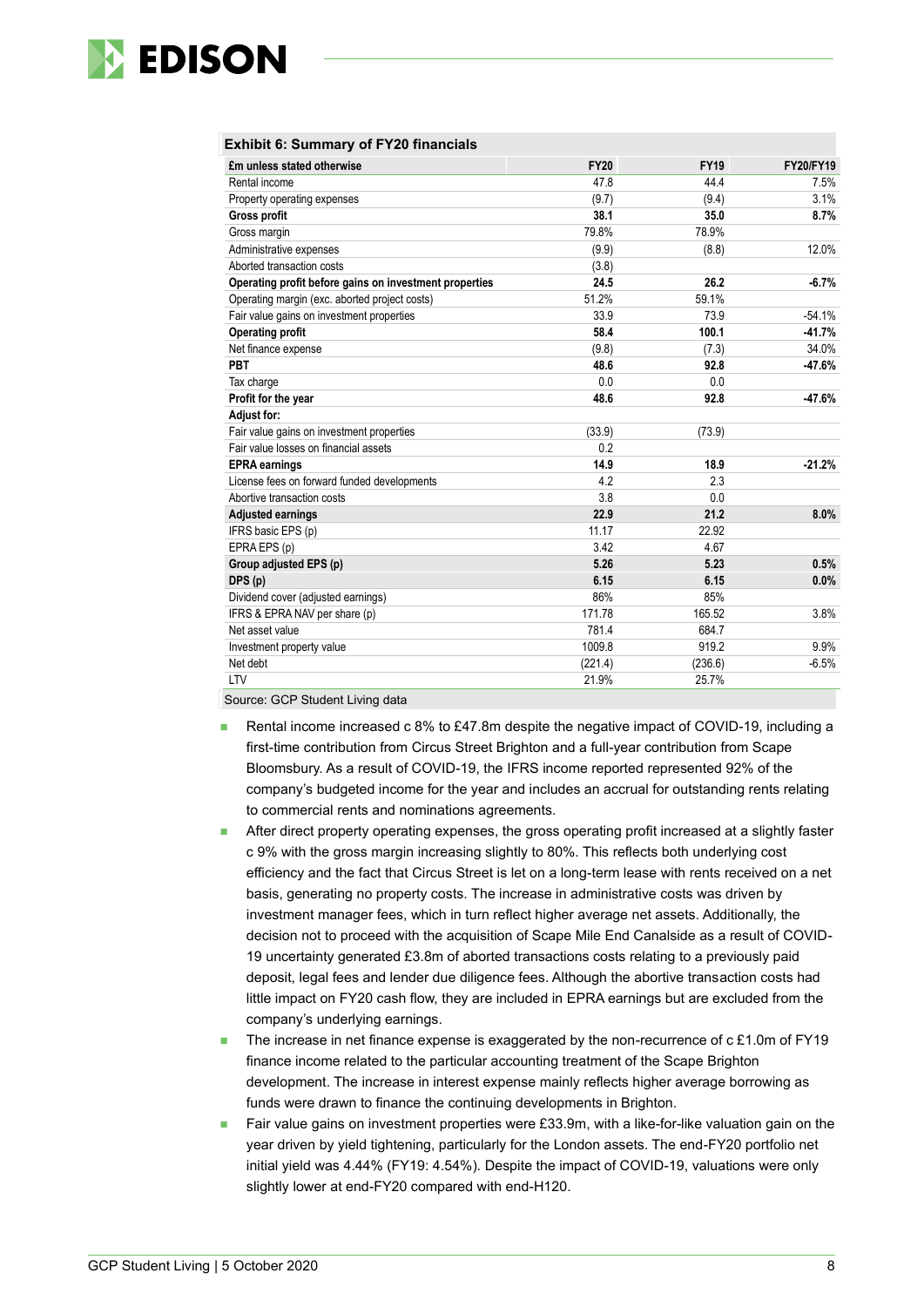

- Excluding the revaluation gains, EPRA earnings were lower as a result of the aborted transactions costs. Adjusting for these and including licence fees on forward funding developments (non-cash but rolled up and deducted from the acquisition cost), the company's adjusted earnings measure increased by c 8% to £22.9m or 5.26p per share (FY19: 5.23p).
- DIGS continued to declare quarterly DPS throughout the year and the Q420 DPS of 1.42p took the total declared for the year to 6.15p, unchanged on FY19, and 86% (FY19: 85%) covered by adiusted earnings.
- ◼ During the year the EPRA NAV per share increased to 171.8p (H120: 174.7p; FY19: 165.5p) and including dividends paid the EPRA NAV total return was 7.6%.

## **Liquid balance sheet and low gearing**

To target selective asset growth, DIGS seeks a balance of equity and debt capital with a mediumterm target for gearing of c 30% (end-FY20: 21.9%).

In late December 2019 DIGS raised gross proceeds of c £77m in a non-pre-emptive share placing, under existing shareholder authorities. The issue was launched in response to specific demand from APG Asset Management in its capacity as the discretionary manager of various pension funds, which had indicated its intention to subscribe for up to £75m of shares, subject to a minimum of £50m. The placing price of 186p was at a premium of 10.4% to the end-Q119 NAV per share and a discount of 6.3% to the share price immediately ahead of the launch. The placing was substantially oversubscribed requiring applications to be scaled back, with APG acquiring shares to a value of c £50m. The equity proceeds were raised in the context of the investment plans in place at the time, subsequently curtailed or at least deferred by the COVID-19 pandemic. This has left DIGS with a strong liquidity position and modest debt.

Available debt facilities at end-FY20 were £335m of which c £282m had been drawn. The facilities comprise £235m of long-term fixed-rate borrowing (at an average 2.96%) and £100m of shorterterm, more flexible floating rate debt. The latter comprises a £45m re-drawable debt facility of which c £15m was drawn at end-FY19 and a £55m development loan facility, £32m drawn. Once Scape Brighton is completed and stabilised, it will be possible to refinance the development loan, which is due in December 2021 with a conditional option to extend for a further 12 months. Undrawn debt facilities and cash resources (c £60m at end-FY19) provide ample near-term liquidity.

The average cost of the drawn debt at 30 June 2020 was 2.95% with a weighted average maturity of approximately five years. Allowing for c £60m of cash at end-FY20, the net debt was c £222m and the net loan to value ratio was 21.9%, well below the medium-term target of 30%.

|                          | <b>PGIM</b>        |                   | <b>Wells Fargo RCF</b> |                  |  |
|--------------------------|--------------------|-------------------|------------------------|------------------|--|
|                          | <b>Facility 1</b>  | <b>Facility 2</b> | <b>RCF</b>             | Development loan |  |
| Principal                | £170m              | £65m              | £45m                   | £55m             |  |
| Drawn                    | £170m              | £65m              | £15m                   | £32m             |  |
| Interest rate            | <b>Fixed 3.01%</b> | Fixed 2.82%       | $1.85% + L$            | $3.1% + L$       |  |
| Maturity                 | Sep-24             | Apr-29            | Jul-21                 | Dec-21           |  |
| LTV/LTC covenant         | 60%                | 60%               | 60%                    | 60%              |  |
| ISCR/debt yield covenant | 1.75x              | 1.75x             | 7.5%                   | 7.5%             |  |

#### **Exhibit 7: Summary of debt portfolio**

Source: GCP Student Living

DIGS's immediate investment plans include completion of Scape Brighton and a small amount of remaining investment on the office at Circus Street, Brighton. We estimate that these amount to c £25m. As discussed below, we have also assumed the acquisition of the 'Guildford II' forward purchase asset in H121, which we assume to be funded by the remaining undrawn debt facilities and additional debt of c £27m (as yet to be arranged) at assumed c 3% pa. This takes our forecast LTV to c 30%, in line with the medium-term target.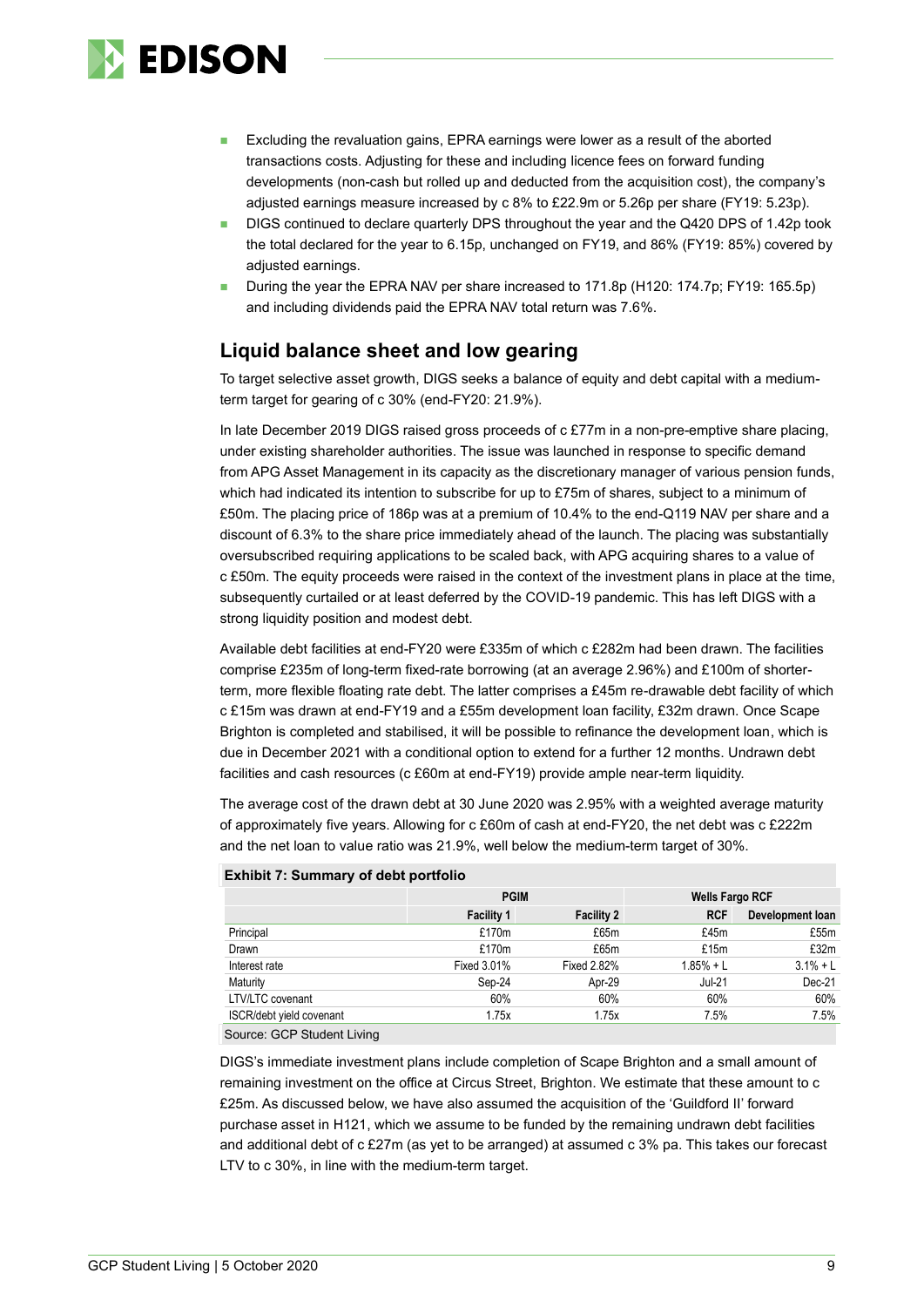

# **Uncertainties remain for near-term forecasting**

#### **Academic year versus accounting year**

As noted above, FY20 rental income of £47.8m represented 92% of the budgeted total for the year. As the company's academic year runs for 51 weeks from mid-September, the student rental income reported for the year to 30 June 2020 (FY20) comprises c 25% of the 2018/19 academic year income and c 75% of the expected 2019/20 academic year income. The negative impact of the pandemic on 2019/20 academic year income has affected FY20 financial year income relative to budget and will also have a negative impact on Q121 compared with what would otherwise have been expected.

| <b>Exhibit 8: Rental income</b> |             |             |             |             |
|---------------------------------|-------------|-------------|-------------|-------------|
| £m                              | <b>FY20</b> | <b>FY19</b> | <b>FY20</b> | <b>FY19</b> |
| Nomination rental income        | 6.2         | 6.0         | 13%         | 13%         |
| Direct let rental income        | 35.5        | 35.0        | 74%         | 79%         |
| <b>Discounts</b>                | (0.3)       | (0.3)       | $-1%$       | -1%         |
| <b>Total student income</b>     | 41.4        | 40.7        | 87%         | 92%         |
| Teaching space income           | 0.5         | 0.5         | $1\%$       | 1%          |
| Commercial rental income        | 5.5         | 2.7         | 11%         | 6%          |
| Gross rental income             | 47.4        | 43.9        | 99%         | 99%         |
| Service charge income           | 0.4         | 0.5         | $1\%$       | 1%          |
| Employee costs recharge         | 0.0         | 0.0         | $0\%$       | $0\%$       |
| <b>Rental income</b>            | 47.8        | 44.4        | 100%        | 100%        |
|                                 |             |             |             |             |

Source: GCP Student Living

#### **COVID-19 impact on 2019/20 academic year**

Total budgeted income for the 2019/20 academic year was c £50.5m, comprising 79% from direct lets to students and 21% from nominations agreements and long-term leases (including a small amount of commercial space incorporated within the student accommodation assets). Rental payments for direct lets are made in three tranches for each academic year, with c 40% received in September, c 40% in January and the remaining c 20% in April, although in accounting terms the expected income is spread evenly across the year. For the 2019/20 academic year, 84% of budgeted direct let income was collected, with the shortfall emerging with the pandemic during the second half of the year. The company has also indicated that in cash terms, some of the budgeted rental payments in respect of the nominations agreements and long-term leases were in arrears, but that the income had been accrued as recovery was anticipated. In cash terms, 82% of all budgeted income (direct let, nominations agreements and long-term leases) was collected, representing a cash income shortfall of c £9m for the academic year. Due to the nominations/longterm lease accruals, the group accounting income shortfall is smaller and relates primarily to lower than budgeted direct let income. Some of the 2019/20 academic year income shortfall has been reported in FY20 but it will also have an impact on the first quarter of FY21.

### **2020/21 academic year bookings uncertainty**

At the time of reporting, 68% of rooms across the portfolio of student accommodation, including Scape Brighton for the first time, had been booked. This compared with an average level of c 94% at the same date over the past five years. The pace of bookings contrasts with the growth in student applications and acceptances. The investment manager anticipates that students have delayed booking accommodation for the 2020/21 academic year due to COVID-19 uncertainty and expects bookings to increase from the current levels later in the enrolment cycle than is normally the case.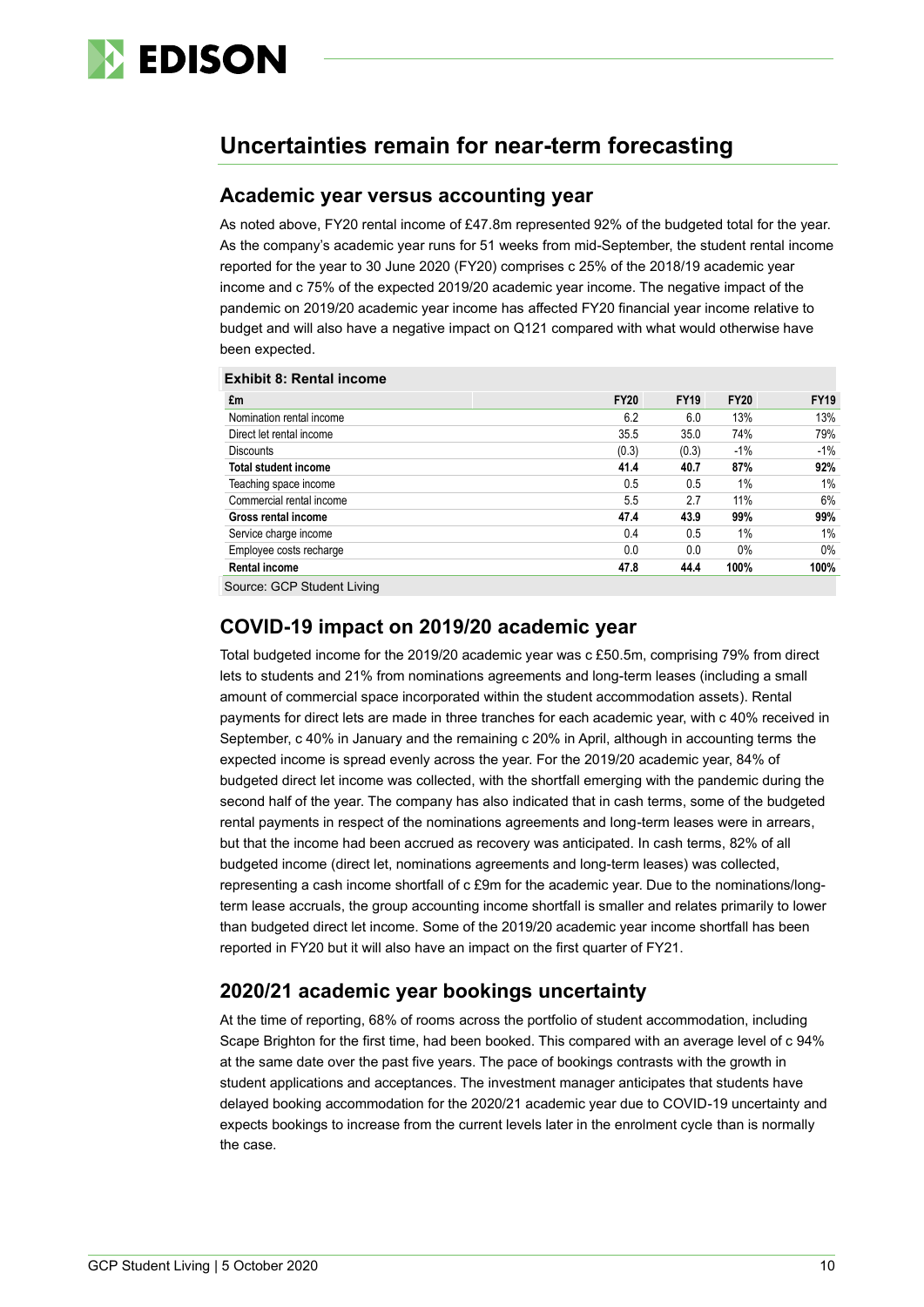

#### **Nominations agreements and commercial arrears**

DIGS has a long-term nominations agreement with a subsidiary of INTO University Partnerships, a provider of foundations courses, for 210 beds at Scape East. INTO accounted for c 5.9% of the 2019/20 academic year budgeted income (c £3m) and rents are in due in advance of three academic year terms. At the time of reporting, INTO was in arrears in respect of their latest rental instalment and DIGS is in discussions with INTO regarding the outstanding balance. Anticipating full collection, DIGS accrued the contractual income in FY20, with 83% having been received.

Rental income in respect of the lease at Circus Street, Brighton, continued to be received in line with expectations. The 450-bed student accommodation building is contracted on a 21-year lease to a subsidiary of Kaplan Inc, a global education provider.

A nominations agreement for 100 of the beds at Scape Greenwich has been treated in a similar manner to the direct lets and released from the final instalment of the 2019/20 academic year on a case by case basis.

Scape Shoreditch includes 49,000 sq ft of commercial space that is let on a long-term occupational lease to a subsidiary of WeWork and part-guaranteed by its US parent company. Rents are payable quarterly in advance and account for c 4.9% of the 2019/20 academic year annual budgeted income (c £2.5m). WeWork paid approximately half of the quarterly rent billed in advance in both March and June and discussions are underway regarding the outstanding payments. In anticipation of recovery, the outstanding rent was accrued in FY20, with c 90% having been received.

Scape Mile End includes 22,000 sq ft of teaching space let to Queen Mary University of London where rents continue to be received as expected.

#### **2020/21 academic year scenarios**

The key forecasting uncertainties for the current financial year (FY21) are with regard to the eventual outcome of direct let student accommodation bookings and whether payment patterns in respect of the nominations agreements and long-term leases return to normal without loss of future rental income or impairment of accrued receivables. Regarding the latter, given the covenant quality of the tenants and the encouraging fact that rents continued to be accrued in FY20, we will focus on the group income sensitivity to direct lets.

A two-week deposit is payable when direct bookings are made. This provides stickiness to bookings but is no guarantee that rents will be paid for the duration of the year. Final payment waivers in respect of 2019/20 were made at the discretion of the company, but had the pandemic struck earlier in the academic year rental receipts could have been lower. However, assuming no repeat of the conditions that applied in 2019/20, primarily the closure of HEIs, we use bookings as a guide to academic year rental income and Exhibit 9 shows a range of possible outcomes for FY21 group gross rental income and EPRA earnings. For simplicity we have assumed that nominations agreement and long-term lease (IFRS) income is unchanged on FY20 (ie no contractual rent uplifts, no negative impact from rent concessions/impairments, and no benefit from completion and letting of 29,000 sq ft of office space at Circus Street). Direct let rent roll (assuming full occupancy) is estimated to increase from the c £40m budgeted for (but not fully earned) in 2019/20 to c £46m for 2020/21 including Scape Brighton (we estimate a potential rent roll of £6.2m). We have not assumed a positive impact on direct let rent roll from rent uplifts and any discounting is effectively captured in the assumed percentage of rent roll earned.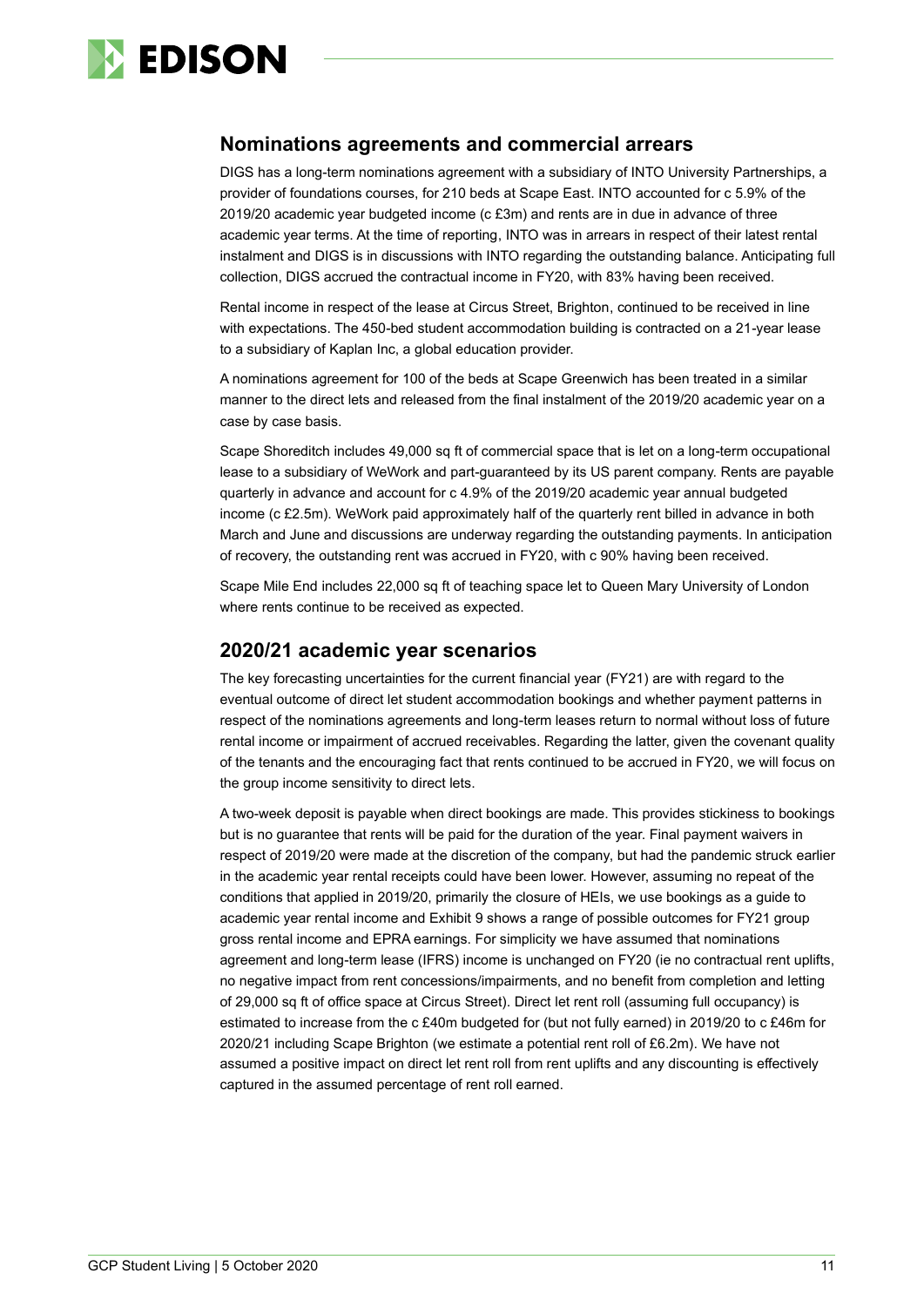

| year direct let rental income levels |                                                           |      |      |      |      |      |      |  |
|--------------------------------------|-----------------------------------------------------------|------|------|------|------|------|------|--|
| £m unless stated otherwise           | Assumed percentage of 2020/21 direct let rent roll earned |      |      |      |      |      |      |  |
|                                      | 50%                                                       | 60%  | 70%  | 75%  | 80%  | 90%  | 100% |  |
| Direct let                           | 21.3                                                      | 24.7 | 28.2 | 29.9 | 31.7 | 35.1 | 38.6 |  |
| Other                                | 12.3                                                      | 12.3 | 12.3 | 12.3 | 12.3 | 12.3 | 12.3 |  |
| <b>Rental income</b>                 | 33.6                                                      | 37.0 | 40.5 | 42.2 | 43.9 | 47.4 | 50.9 |  |
| EPRA earnings                        | 2.8                                                       | 6.1  | 9.4  | 11.0 | 12.6 | 15.9 | 19.2 |  |
| EPRA EPS (p)                         | 0.62                                                      | 1.34 | 2.06 | 2.42 | 2.77 | 3.49 | 4.21 |  |

**Exhibit 9: Sensitivity of FY21 rental income and earnings to alternative 2020/21 academic year direct let rental income levels**

Source: Edison Investment Research

# **We assume acquisition-led growth and normal markets for the 2021/22 academic year**

For the 2021/22 academic year we have assumed a return to normal market conditions with rental income reflecting the full rent roll potential. Given the company's medium term 30% LTV target we also assume it proceeds with the acquisition of the 'Guildford II' forward-purchase asset. We estimate an increase in the direct-let student accommodation rent roll to £52.5m for the 2021/22 academic year including c £5.0m from Guildford II and 3% rent increases. For the group, we also assume a 2% increase in the nominations/long-term lease rent roll.

# **Edison forecast**

Incorporating the above analysis, our central case forecast for FY21, perhaps better described as a scenario at this stage, is based on 75% of 2020/21 academic year direct rent roll being earned. Our assumptions of a return to normality for the 2021/22 academic year and the acquisition of Guildford II have a positive impact on the final three quarters of FY22 although Q122 will continue to reflect the 2020/21 academic year outcome. Our forecasts are shown in detail in Exhibit 13. We assume no net change in property valuation, which in reality is likely to include a positive impact from the completion and opening of Scape Brighton and the off-market acquisition of Guildford II (less acquisition costs) but may also be negatively affected by the continued near-term pressure on occupancy and income across the sector.

### **Dividends**

The unchanged FY20 DPS was 86% covered by adjusted earnings and the company continues to target fully covered dividends over the longer term. No near-term dividend guidance has been provided and we have assumed a continuation of quarterly DPS at the same rate as Q420 with the 1.42p per quarter annualising at 5.68p. Our forecasts indicate a significant dip in DPS cover in FY21 (48%), based on adjusted earnings including licence fee income on the forward-funded developments, but substantially full cover in FY22 (with no difference between EPRA and Adjusted Earnings following completion of the existing developments in FY21). If DIGS opts to reduce DPS payments in FT21 and increase cover, this would enhance NAV per share such that there would be no impact on NAV total return.

# **Valuation and performance**

At the time of the IPO the company set a target shareholder total return (change in share price with dividends reinvested) of 8–10% and had comfortably exceeded this in period leading up to COVID-19. As a result of the pandemic, the total shareholder return in FY20 was a negative 20.6%, having been a positive 24.3% in the first half of the year, taking the annualised total shareholder return since IPO to 7.4%. This is still more than double the return on both the FTSE All-Share Index and FTSE EPRA NARIET Index over the same period, even if slightly below the target set at IPO. NAV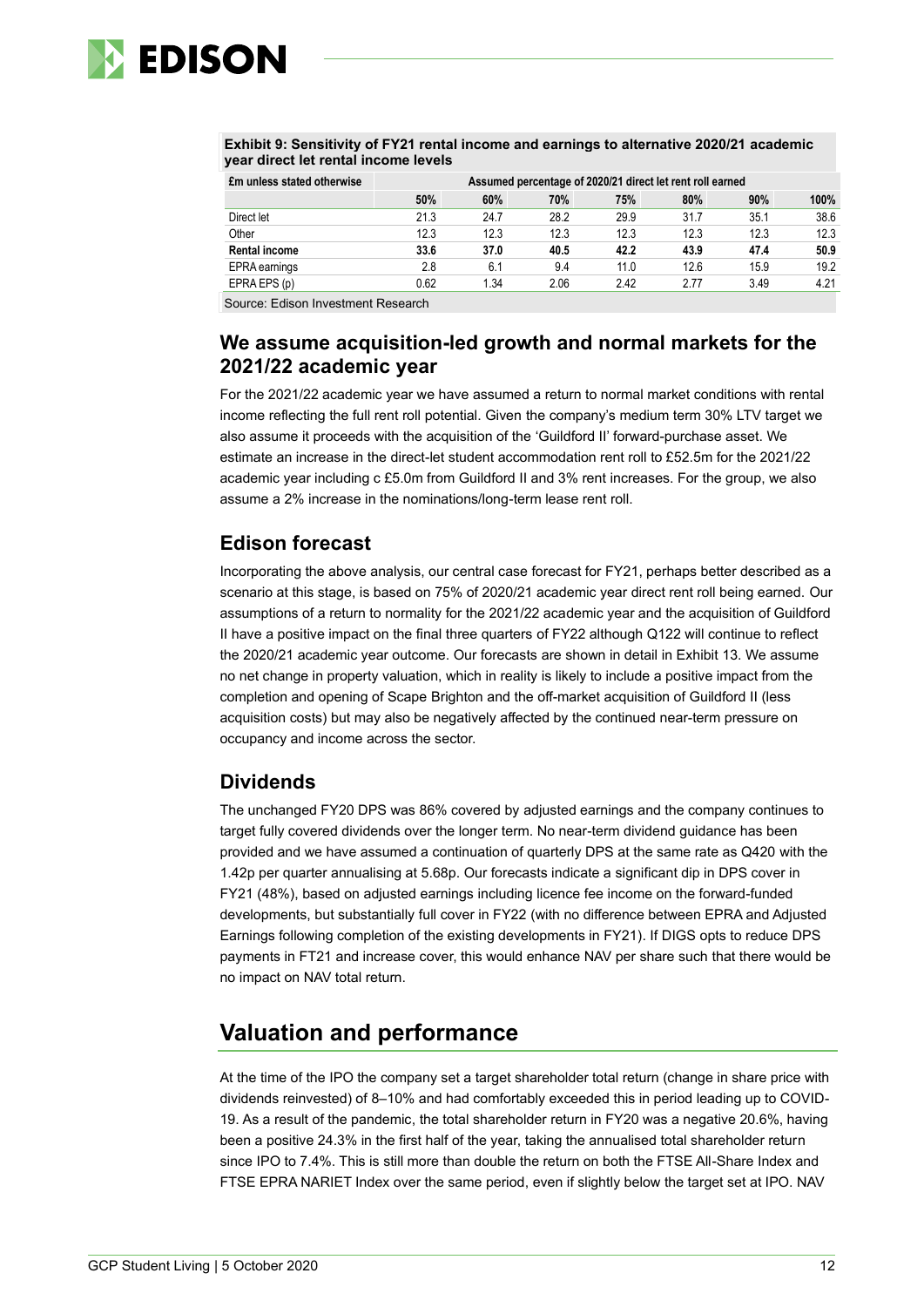

total return (the change in net assets plus dividends paid) continued to be positive in FY20 at 7.6% and the annual average compound return since IPO is 10.6% (or 12.9% assuming dividends are reinvested at the date declared as per company data).

| Exhibit 10: EPRA NAV total return since IPO (DPS added back but not reinvested)                                                                                                                                                                                                                                                                                                                                                                                                       |              |             |             |             |             |             |             |         |  |
|---------------------------------------------------------------------------------------------------------------------------------------------------------------------------------------------------------------------------------------------------------------------------------------------------------------------------------------------------------------------------------------------------------------------------------------------------------------------------------------|--------------|-------------|-------------|-------------|-------------|-------------|-------------|---------|--|
|                                                                                                                                                                                                                                                                                                                                                                                                                                                                                       | <b>FY14*</b> | <b>FY15</b> | <b>FY16</b> | <b>FY17</b> | <b>FY18</b> | <b>FY19</b> | <b>FY20</b> | FY14-20 |  |
| Opening EPRA NAV per share (p)                                                                                                                                                                                                                                                                                                                                                                                                                                                        | 97           | 102.64      | 125.51      | 136.93      | 139.08      | 149.12      | 165.52      | 97      |  |
| Closing EPRA NAV per share (p)                                                                                                                                                                                                                                                                                                                                                                                                                                                        | 102.64       | 125.51      | 136.93      | 139.08      | 149.12      | 165.52      | 171.78      | 165.52  |  |
| Dividends paid during period (p)                                                                                                                                                                                                                                                                                                                                                                                                                                                      | 4.70         | 5.60        | 5.63        | 5.72        | 5.90        | 6.10        | 6.29        | 33.65   |  |
| EPRA NAV total return                                                                                                                                                                                                                                                                                                                                                                                                                                                                 | 10.7%        | 27.7%       | 13.6%       | 5.7%        | 11.5%       | 15.1%       | 7.6%        | 105.3%  |  |
| Average annual return (compound)                                                                                                                                                                                                                                                                                                                                                                                                                                                      |              |             |             |             |             |             |             | 10.6%   |  |
| $\begin{array}{ccccccccccccccccc} \multicolumn{4}{c }{\textbf{A}} & \multicolumn{4}{c }{\textbf{A}} & \multicolumn{4}{c }{\textbf{A}} & \multicolumn{4}{c }{\textbf{A}} & \multicolumn{4}{c }{\textbf{A}} & \multicolumn{4}{c }{\textbf{A}} & \multicolumn{4}{c }{\textbf{A}} & \multicolumn{4}{c }{\textbf{A}} & \multicolumn{4}{c }{\textbf{A}} & \multicolumn{4}{c }{\textbf{A}} & \multicolumn{4}{c }{\textbf{A}} & \multicolumn{4}{c }{\textbf{A}} & \multicolumn{$<br>$ -$<br>. |              |             |             |             |             |             |             |         |  |

**Exhibit 10: EPRA NAV total return since IPO (DPS added back but not reinvested)**

Source: GCP Student Living data, Edison Investment Research

Based on the 6.15p aggregate DPS paid for the year to 20 June 2020 (FY20) the trailing yield is 5.0%. Annualising the Q420 DPS of 1.42p (5.68p), the yield is 4.7%.

The current more than 20% discount to EPRA NAV per share compares with an average c 2% premium since IPO (and a peak of c 12%) and seems to reflect the current uncertainty more than the positive underlying fundamentals that we expect to remain in place as the pandemic comes under control.



**Exhibit 11: P/NAV since IPO**

#### Source: Refinitiv

In Exhibit 12 we show a summary valuation and share price performance comparison for the three UK-listed student accommodation companies: DIGS, Unite and Empiric Student Property. The DIGS P/NAV, based on the most recently reported EPRA NAV per share in each case, is a little below average, above Empiric and below Unite. A comparison of yields is currently challenging. While DIGS has continued to pay quarterly DPS amounting to 6.15p in the year to 30 June 2020, DPS payments have been disrupted at Unite and Empiric, both of which have slightly higher gearing than DIGS (Unite c 33% and Empiric c 35% at 30 June 2020), as a result of the pandemic. Having paid DPS of 1.25p per quarter in respect of the year to 31 December 2019 (including 1.25p declared 17 February 2020 in respect of Q419), Empiric has taken the decision to suspend dividend declarations pending an update in Q420. Unite cancelled payment of its final dividend in respect of the year to 31 December 2019 and while it says it anticipates reinstating dividend payments in 2020, including the potential to announce an interim dividend later this year, the timing of the reinstatement is still to be confirmed.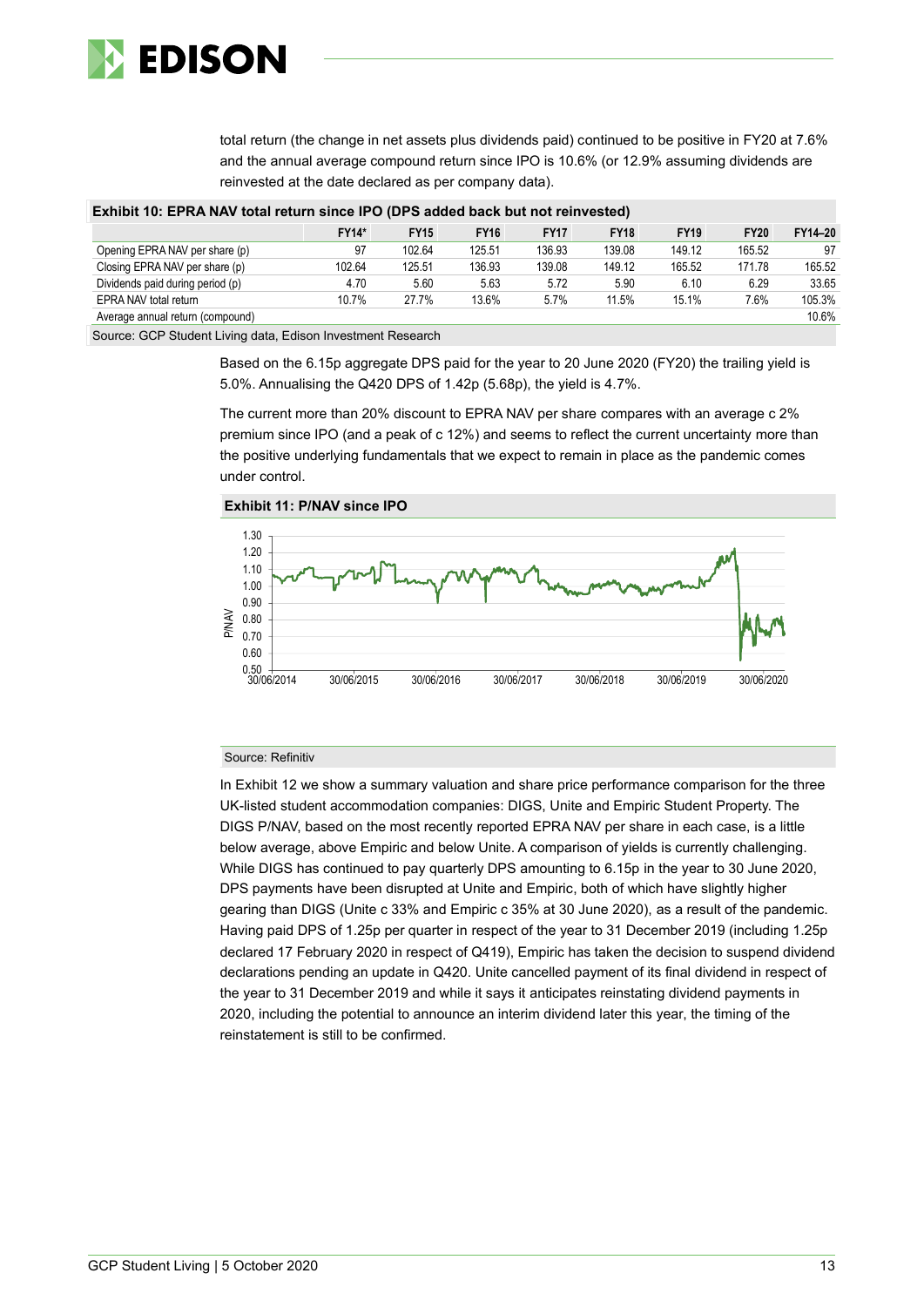

#### **Exhibit 12: Student accommodation valuations and performance**

|                                 | Price | Market cap. | P/NAV*<br>Yield** |     | Share price performance |          |        |                         |  |
|---------------------------------|-------|-------------|-------------------|-----|-------------------------|----------|--------|-------------------------|--|
|                                 | (p)   | (£m)        | (x)               | (%) | 1 month                 | 3 months |        | 12 months From 12m high |  |
| <b>GCP Student Living</b>       | 122   | 555         | 0.71              | 5.0 | $-9%$                   | $-3%$    | $-29%$ | $-43%$                  |  |
| Unite Group                     | 870   | 3462        | 1.04              | 1.2 | $-9%$                   | $-5%$    | $-19%$ | $-36%$                  |  |
| <b>Empiric Student Property</b> | 60    | 361         | 0.56              | 4.2 | $-15%$                  | 3%       | $-36%$ | $-43%$                  |  |
| Average                         |       |             | 0.77              | 3.5 | $-11%$                  | $-2%$    | $-28%$ | $-40%$                  |  |
| UK property index               | .440  |             |                   | 3.1 | $-1%$                   | $-3%$    | $-17%$ | $-27%$                  |  |
| FTSE All-Share Index            | 3,301 |             |                   | 3.4 | 1%                      | $-3%$    | $-16%$ | $-23%$                  |  |

Source: Refinitiv, Company data. Note: Prices at 2 October 2020. \*Based on last reported NAV. \*\*Based on trailing 12-month DPS declared. For GCP this includes four quarterly DPS amounting to 6.15p; for Empiric it includes the final two quarterly DPS in respect of FY19 amounting to 2.5p; for Unite it includes the FY19 interim DPS of 10.25p.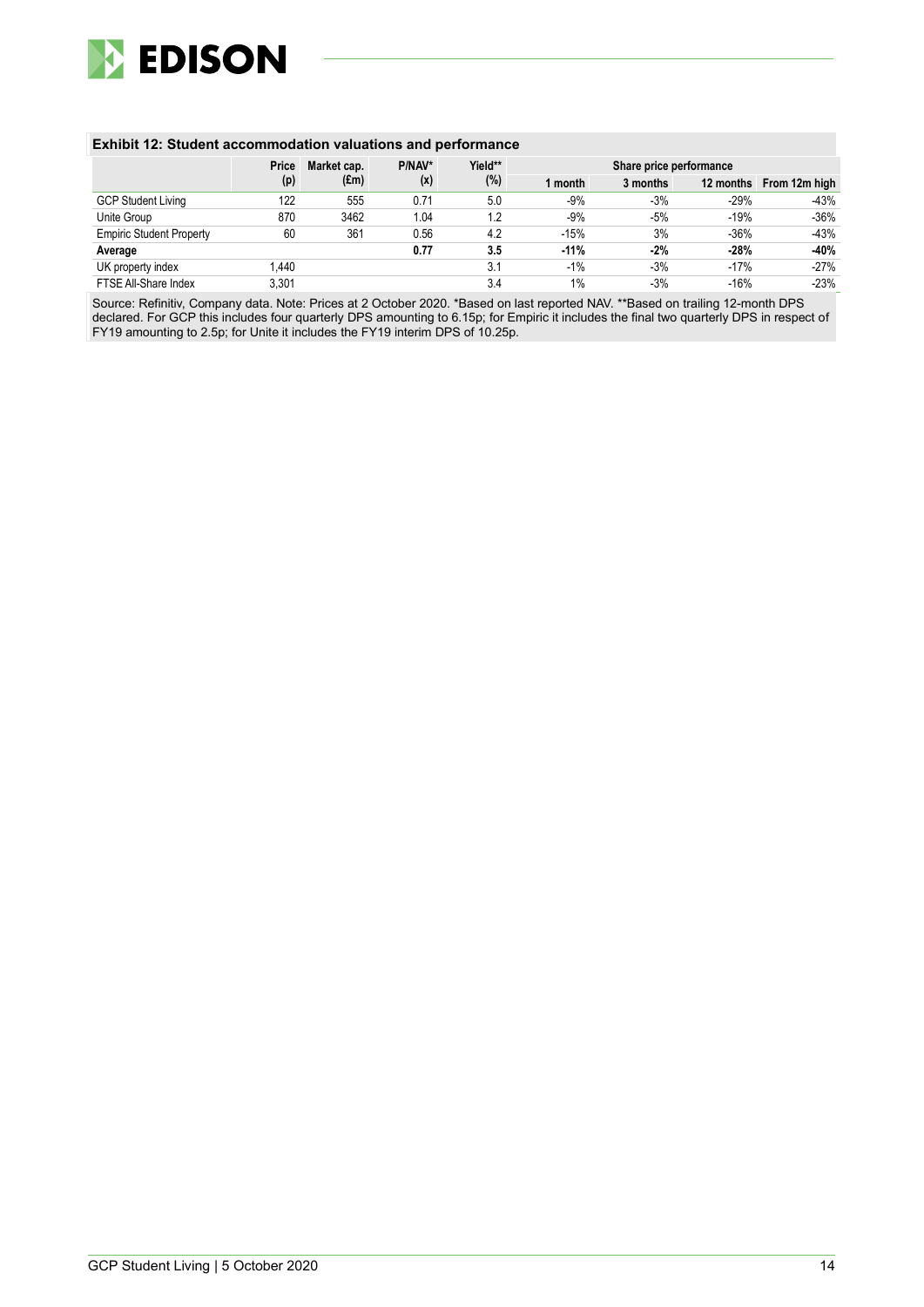

#### **Exhibit 13: Financial summary**

| Year ending 30 June (£m)                                | 2014           | 2015         | 2016          | 2017          | 2018          | 2019          | 2020          | 2021e        | 2022e        |
|---------------------------------------------------------|----------------|--------------|---------------|---------------|---------------|---------------|---------------|--------------|--------------|
| <b>INCOME STATEMENT</b>                                 |                |              |               |               |               |               |               |              |              |
| Rental income                                           | 9.1            | 11.5         | 22.5          | 28.8          | 35.8          | 44.4          | 47.8          | 42.2         | 60.5         |
| Property operating expenses                             | (1.7)          | (2.5)        | (4.6)         | (6.3)         | (7.9)         | (9.4)         | (9.7)         | (11.5)       | (12.5)       |
| Gross profit                                            | 7.5            | 9.0          | 17.9          | 22.5          | 27.8          | 35.0          | 38.1          | 30.7         | 48.0         |
| Gross margin                                            | 0.8            | 0.8          | 0.8           | 0.8           | 0.8           | 0.8           | 79.8%         | 72.8%        | 79.4%        |
| Administrative expenses                                 | (2.4)          | (2.0)        | (5.7)         | (6.1)         | (7.4)         | (8.8)         | (9.9)         | (10.1)       | (11.0)       |
| Abortive transaction costs                              | 0.0            | 0.0          | 0.0           | 0.0           | 0.0           | 0.0           | (3.8)         | 0.0          | 0.0          |
| Operating profit before gains on investment properties  | 5.1            | 7.0          | 12.2          | 16.5          | 20.4          | 26.2          | 24.5          | 20.6         | 37.0         |
| Operating margin                                        | 56.0%          | 60.6%        | 54.1%<br>27.2 | 57.1%<br>11.9 | 57.0%<br>47.6 | 59.1%         | 51.2%<br>33.9 | 48.9%        | 61.1%        |
| Fair value gains on investment properties               | 5.0<br>10.1    | 25.7<br>32.6 | 39.3          | 28.3          | 68.0          | 73.9<br>100.1 | 58.4          | 0.0<br>20.6  | 0.0<br>37.0  |
| Operating profit<br>Net finance expense - recurring     | (2.4)          | (1.3)        | (3.4)         | (4.8)         | (6.9)         | (7.3)         | (9.8)         | (9.6)        | (11.5)       |
| Non-recurring finance expense                           | 0.0            | 0.0          | (7.6)         | 0.0           | 0.0           | 0.0           | 0.0           | 0.0          | $0.0\,$      |
| PBT                                                     | 7.7            | 31.3         | 28.3          | 23.5          | 61.1          | 92.8          | 48.6          | 11.0         | 25.5         |
| Tax charge                                              | 0.0            | (0.0)        | 0.0           | (0.0)         | 0.0           | 0.0           | 0.0           | 0.0          | $0.0\,$      |
| Profit for the year                                     | 7.7            | 31.3         | 28.3          | 23.5          | 61.1          | 92.8          | 48.6          | 11.0         | 25.5         |
| Adjust for:                                             |                |              |               |               |               |               |               |              |              |
| Fair value gains/(losses) on investment property        | (5.0)          | (25.7)       | (27.2)        | (11.9)        | (47.6)        | (73.9)        | (33.9)        | 0.0          | 0.0          |
| Fair value movement on financial derivative & close out | 0.6            | 0.0          | 0.0           | 0.0           | 0.0           | 0.0           | 0.2           | 0.0          | 0.0          |
| fees                                                    |                |              |               |               |               |               |               |              |              |
| EPRA earnings                                           | 3.3            | 5.6          | 1.2           | 11.6          | 13.5          | 18.9          | 14.9          | 11.0         | 25.5         |
| License fees on forward funded developments             | 0.0            | 0.0          | 0.0           | 1.4           | 1.5           | 2.3           | 4.2           | 1.5          | 0.0          |
| Exceptional finance and other costs                     | 0.0            | 0.0          | 7,635.9       | 0.4           | 0.4           | 0.0           | 0.0           | 0.0          | $0.0\,$      |
| Other                                                   | 0.0            | 0.0          | 0.0           | 0.2           | 0.0           | 0.0           | 0.0           | 0.0          | $0.0\,$      |
| Adjusted earnings                                       | 3.3            | 5.6          | 7,637.1       | 13.6          | 15.4          | 21.2          | 22.9          | 12.5         | 25.5         |
| Average number of shares (m)                            | 73.4           | 109.9        | 183.0         | 290.5         | 384.3         | 404.8         | 434.8         | 455.0        | 455.0        |
| IFRS EPS (p)                                            | 10.50          | 28.46        | 15.48         | 8.08          | 15.89         | 22.92         | 11.17         | 2.42         | 5.60         |
| EPRA EPS (p)                                            | 4.49           | 5.11         | .64           | 4.00          | 3.51          | 4.67          | 3.42          | 2.42         | 5.60         |
| Adjusted EPS (p)                                        | 4.49           | 5.11         | 5.30          | 4.69          | 4.01          | 5.23          | 5.26          | 2.74         | 5.60         |
| DPS declared (p)                                        | 5.47           | 5.60         | 5.66          | 5.75          | 5.95          | 6.15          | 6.15          | 5.68         | 5.68         |
| Dividend cover (Adjusted earnings)                      | 82%            | 91%          | 94%           | 82%           | 67%           | 85%           | 86%           | 48%          | 99%          |
| <b>BALANCE SHEET</b>                                    |                |              |               |               |               |               |               |              |              |
| Investment property                                     | 151.6          | 177.2        | 424.8         | 634.6         | 784.4         | 919.2         | 1,009.8       | 1,034.8      | 1,118.1      |
| Other non-current assets                                | 1.0            | 0.3          | 0.8           | 0.3           | $3.0\,$       | 0.3           | 0.0           | 0.0          | 0.0          |
| Non-current assets                                      | 152.5          | 177.5        | 425.6         | 634.9         | 787.4         | 919.5         | 1,009.8       | 1,034.8      | 1,118.1      |
| Cash & cash equivalents                                 | 3.6            | 106.3        | 66.3          | 55.1          | 29.2          | 15.5          | 60.4          | 21.3         | 18.5         |
| Other current assets                                    | 1.4            | 18.7         | 6.9           | 7.5           | 9.0           | 17.2          | 18.0          | 18.0         | 18.0         |
| <b>Current assets</b>                                   | 5.0            | 125.0        | 73.2          | 62.6          | 38.2          | 32.8          | 78.3          | 39.3         | 36.5         |
| Interest bearing loans & borrowings                     | (39.5)         | (39.6)       | (128.2)       | (217.5)       | (232.8)       | (249.1)       | (279.5)       | (280.3)      | (361.1)      |
| Other non-current liabilities                           | (1.0)          | (0.5)        | (0.8)         | (0.3)         | (0.3)         | (0.3)         | (11.5)        | (11.5)       | (11.5)       |
| Non-current liabilities                                 | (40.4)         | (40.1)       | (129.0)       | (217.8)       | (233.1)       | (249.4)       | (291.0)       | (291.8)      | (372.6)      |
| <b>Financial liabilities</b>                            | 0.0            | (117.4)      | 0.0           | 0.0           | 0.0           | 0.0           | 0.0           | 0.0          | 0.0          |
| Other current liabilities                               | (4.2)          | (7.3)        | (11.3)        | (12.8)        | (18.3)        | (18.2)        | (15.8)        | (15.8)       | (15.8)       |
| Total current liabilities                               | (4.2)          | (124.7)      | (11.3)        | (12.8)        | (18.3)        | (18.2)        | (15.8)        | (15.8)       | (15.8)       |
| Net assets                                              | 112.9          | 137.7        | 358.5         | 467.0         | 574.2         | 684.7         | 781.4         | 766.6        | 766.2        |
| EPRA adjustments<br><b>EPRA</b> net assets              | (0.0)<br>112.8 | 0.2<br>137.9 | 0.0<br>358.5  | 0.0<br>467.0  | 0.0<br>574.2  | 0.0<br>684.7  | 0.2<br>781.7  | 0.2<br>766.8 | 0.2<br>766.4 |
| Period end number of shares (m)                         | 109.9          | 109.9        | 261.8         | 335.8         | 385.1         | 413.7         | 455.0         | 455.0        | 455.0        |
| IFRS NAV per share (p)                                  | 102.7          | 125.3        | 136.9         | 139.1         | 149.1         | 165.5         | 171.7         | 168.5        | 168.4        |
| EPRA NAV per share (p)                                  | 102.6          | 125.5        | 136.9         | 139.1         | 149.1         | 165.5         | 171.8         | 168.5        | 168.4        |
| <b>CASH FLOW</b>                                        |                |              |               |               |               |               |               |              |              |
| Net cash flow generated from other activities           | 5.9            | 6.4          | 4.2           | 14.2          | 21.4          | 25.6          | 17.0          | 20.6         | 37.0         |
| Net cash used in investing activities                   | (87.0)         | 0.0          | (210.6)       | (195.5)       | (101.4)       | (66.2)        | (41.4)        | (25.0)       | (83.3)       |
| Net cash flow generated from financing activity         | 84.7           | 96.3         | 166.4         | 170.1         | 54.1          | 26.9          | 69.3          | (34.7)       | 43.5         |
| Change in cash                                          | 3.6            | 102.7        | (40.0)        | (11.2)        | (25.9)        | (13.7)        | 44.8          | (39.1)       | (2.8)        |
| Opening cash                                            | 0.0            | 3.6          | 106.3         | 66.3          | 55.1          | 29.2          | 15.5          | 60.4         | 21.3         |
| Closing cash                                            | 3.6            | 106.3        | 66.3          | 55.1          | 29.2          | 15.5          | 60.4          | 21.3         | 18.5         |
| Debt as per balance sheet                               | (39.5)         | (157.0)      | (128.2)       | (217.5)       | (232.8)       | (249.1)       | (279.5)       | (280.3)      | (361.1)      |
| Unamortised Ioan arrangement fees                       | (0.5)          | (0.4)        | (1.8)         | (2.5)         | (2.2)         | (3.0)         | (2.3)         | (1.5)        | (0.7)        |
| Drawn debt                                              | (40.0)         | (157.4)      | (130.0)       | (220.0)       | (235.0)       | (252.2)       | (281.7)       | (281.7)      | (361.7)      |
| Net debt                                                | (36.4)         | (51.1)       | (63.7)        | (164.9)       | (205.8)       | (236.6)       | (221.4)       | (260.4)      | (343.2)      |
| Net LTV                                                 | 24.0%          | 28.9%        | 15.0%         | 26.0%         | 26.2%         | 25.7%         | 21.9%         | 25.2%        | 30.7%        |
|                                                         |                |              |               |               |               |               |               |              |              |

Source: GCP Student Living historical data, Edison Investment Research forecasts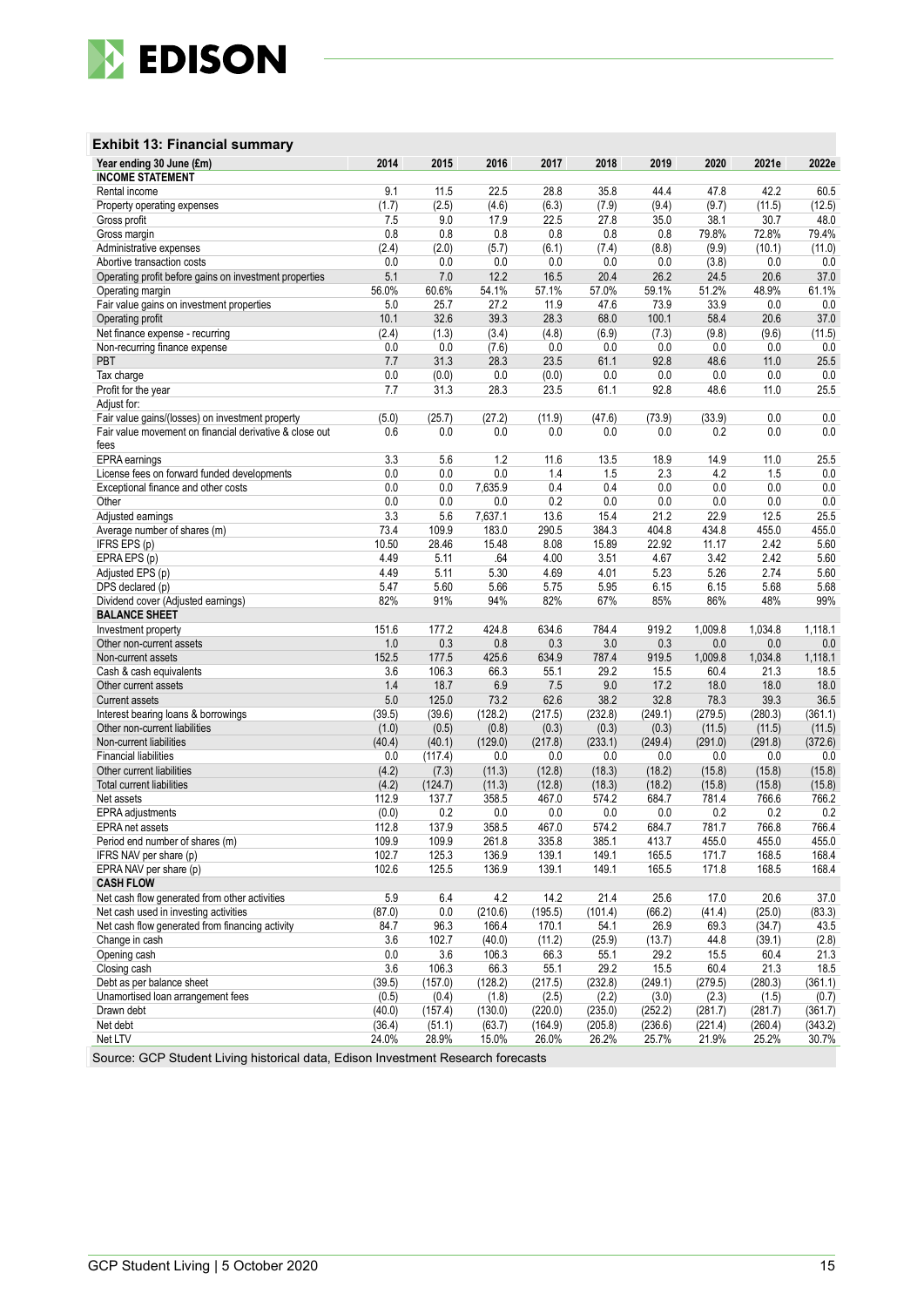

Fund Manager: Nick Barker Gravis Capital Management Ltd 24 Saville Row London W1S 2ES UK +44 (0) 20 3405 8521 nick.barker@graviscapital.com www.graviscapital.com/funds/gcp-student/contact-us

#### **Leadership team**

#### **Non-executive chairman: Robert Peto Fund manager, Gravis: Nick Barker**

Mr Peto was non-executive chairman of Standard Life Investments Property Income Trust until 25 August 2020. He was non-executive chairman of DTZ Investment Management, the regulated arm of DTZ Investors, which he founded in 1992, until 2017. Mr Peto chairs a number of investment committees for property funds and is a non-executive director of Lend Lease Europe GP (Retail Fund), Western Heritable, Mactaggart Heritable and Bath & West Enterprises, the commercial subsidiary of the Royal Bath & West Society. He was global president of RICS in 2010/11, a member of the Bank of England Property Advisory Group from 2007 to 2011, chairman of DTZ UK from 1998 to 2008 and a member of the board of DTZ Holdings from 1998 to 2009.

Mr Di Miceli has responsibility for liaising with the client boards, investors and advisers and leading product development alongside the fund managers. A member of the Chartered Institute for Securities & Investment since 2005, Mr Di Miceli qualified as a chartered accountant with Arthur Andersen in 2002 and subsequently spent four years in the Investment Funds practice at Ernst & Young. He joined the investment companies team at Cenkos Securities in 2007 where, as a senior corporate adviser, he worked with investment company boards and their managers advising on and structuring a broad range of transactions covering IPOs, secondary issuance, mergers and corporate reconstructions. Mr Di Miceli joined the investment manager in 2016.



Mr Barker has lead responsibility for provision of investment advice to the company. He qualified as a Member of RICS in 2007 while working at Cushman & Wakefield Investors. Mr Barker joined the investment manager in 2015 from Schroder Real Estate Investment Management, where he worked for eight years, being head of alternatives for the real estate business and a member of the fund management team for the Schroder UK Real Estate Fund. Mr Barker's early career also included working in property in Brazil for DTZ's local representative and subsequently Jones Lang LaSalle.

#### **Head of investment companies, Gravis: Dion Miceli Fund management associate, Gravis: Joe McDonagh**

Mr McDonagh is responsible for financial analysis, market research and providing support to the wider investment team. Mr McDonagh joined the investment manager from Grant Thornton, where he qualified as a chartered accountant and was part of the advisory team providing advice to clients predominately in the infrastructure and real estate sectors. He was responsible for consulting on new investments, creating bespoke financial models, performing due diligence and conducting option analysis on different funding structures for his clients. Mr McDonagh joined the investment manager in 2018.

| Principal shareholders (source: FY20 Annual Report) | (% ) |
|-----------------------------------------------------|------|
| APG Asset Management                                | 8.69 |
| BlackRock Inc                                       | 5.38 |
| CCLA Investment Management                          | 4.71 |